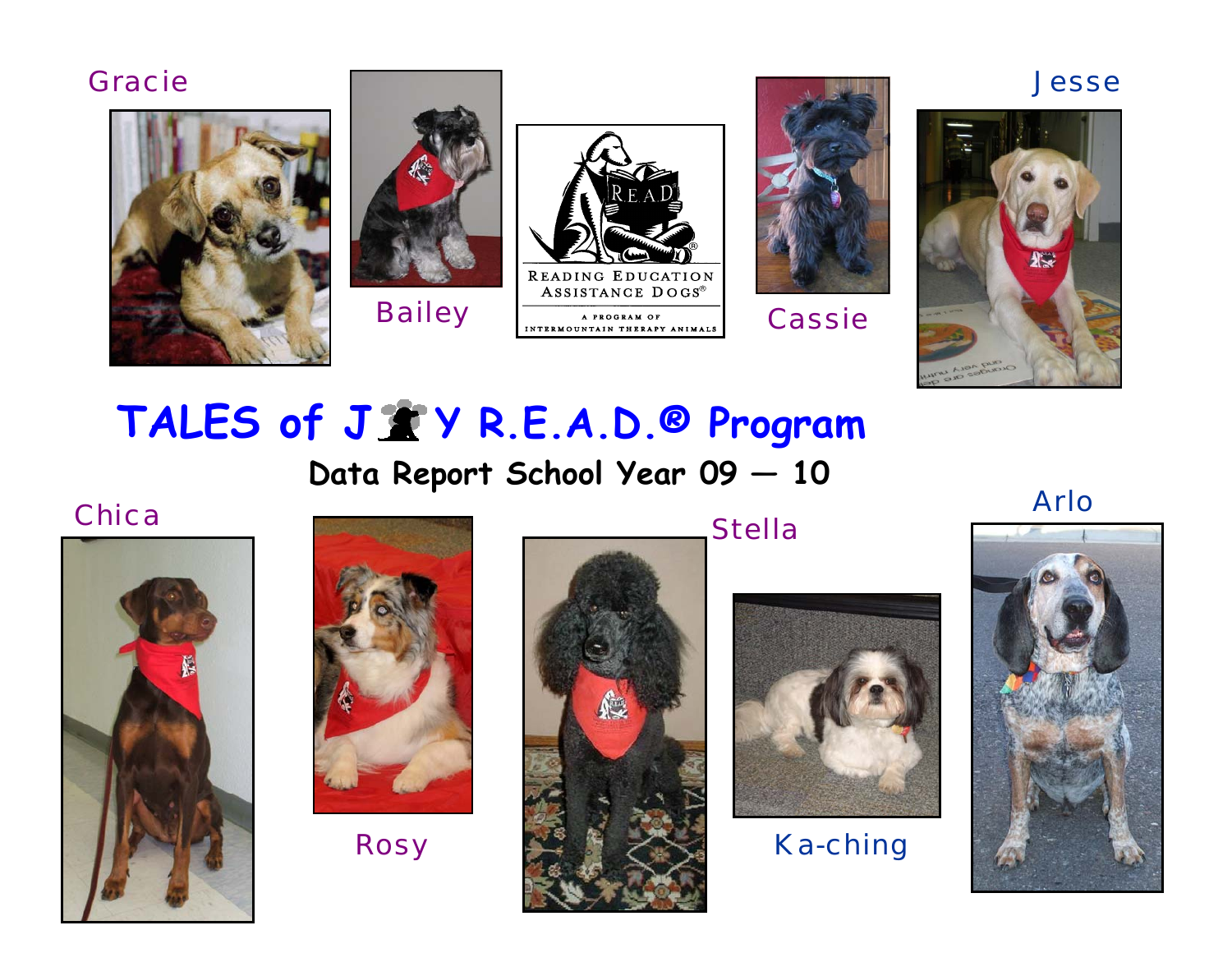

## **TALES of J Y R.E.A.D.® Program**

- **To:** Dr. V. Sue Cleveland, Superintendent of Schools
- **Date:** June 3, 2010
- **From:** Theresa McKinney, Program Coordinator
- **RE:** TALES of JOY R.E.A.D.® Program data results SY 09 -10
- **cc:** Carl Leppelman, Richard Bruce, Happy Miller, Cathy Ferris, Jolene Reed, Jerry Reeder, BJ Hartford, Elementary Principals, teachers in program

Our TALES of JOY R.E.A.D.® program has just completed the fourth full year of implementation with great results!

We had 8 registered TALES of JOY R.E.A.D.® teams at 6 elementary schools; Colinas del Norte, Ernest Stapleton, Martin Luther King, Jr., Puesta del Sol, Sandia Vista and Vista Grande.

There were a total of 52 students (16 students' w/disabilities) grades  $1 - 5$  that received "one on one" weekly reading intervention [no reported data for 10 students]. Thirteen teachers requested a TALES of JOY R.E.A.D.® team to work with students in their classroom; and we had (have) a waiting list of 11 teachers!

Each TALES of JOY R.E.A.D.® team worked with each student for a minimum ½ hour per week for approximately 32 weeks, for a total of at least 16.0 hours of "one on one" reading intervention per student. Some students with disabilities worked for 20 minutes per session.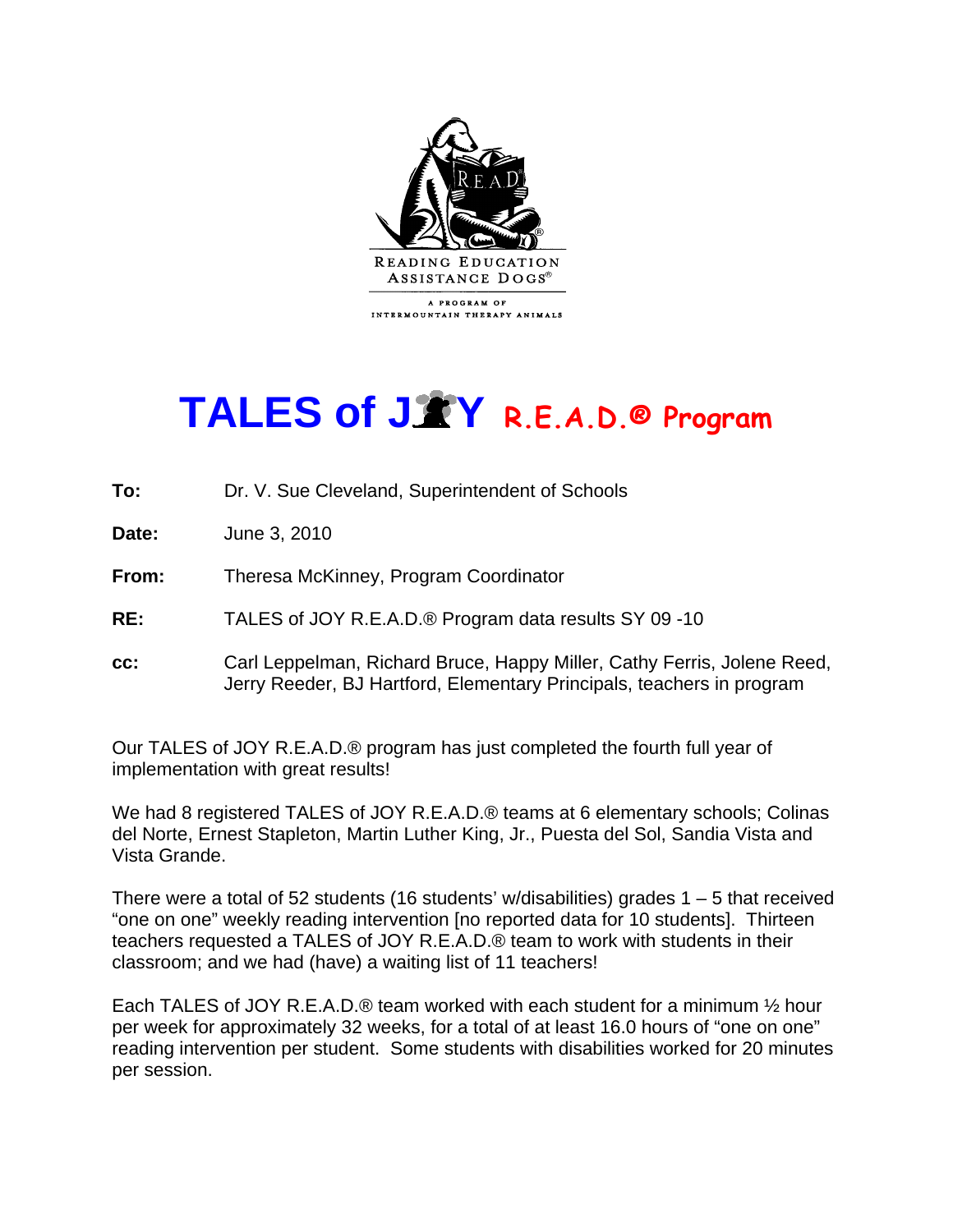As our program has grown so has our data collection and documentation. Attached you will find:

- 1. TALES of JOY R.E.A.D. Teacher Survey summary
- 2. Parent Comment/observation summary
- 3. Individual Teacher Student Reading Test Score forms
- 4. Summative Reading score graphs, Students w/Disabilities (yellow)
- 5. Summative Reading score graphs, Regular Ed students (beige)

The attached graphs show the beginning/ middle/end of year reading scores; using either the DRA (Developmental Reading Assessment) or the NWEA MAP (Measure Academic Progress) computerized assessment. As you can see the results are very positive! **No** students showed a decline in overall reading scores for the graphed data reported!

The reading test results, survey and parent comments are very positive regarding the quantitative and qualitative benefits of our TALES of JOY R.E.A.D.® teams working with the students.

Looking ahead to the fall 2010 we will have a total of 16 registered teams. We will be adding 4 NEW registered teams this summer! There are 6 teams that are RRPS staff: Classroom teacher at Sandia Vista; Reading Recovery teacher at Sandia Vista; District Diagnostician, District SLP/Autism Consultant, District Administrative Assistant and new for next year the Site Specialist at Ernest Stapleton. As always we will continue to educate the public and staff about our program in hopes to recruit more TALES of JOY R.E.A.D.® teams!

Various team members are actively involved in community service projects as well:

- 1. Weekly visits to local nursing homes
- 2. Summer weekly TALES of JOY R.E.A.D.® program at Barnes & Noble Book store for June & July
- 3. Year round monthly TALES of JOY R.E.A.D.® program at Loma Colorado Library in Rio Rancho
- 4. Year round monthly TALES of JOY R.E.A.D. ® program at Esther Bone Branch Library in Rio Rancho
- 5. Monthly R.E.A.D. sessions with students at Presbyterian Ear Institute (PEI), the only speaking school for deaf children in New Mexico.
- 6. "Dog Safety" programs at several of our S.A.F.E. After School program sites
- 7. Participate in the annual Reader's Café, RRPS

We are also very proud to have a "sister" TALES of JOY R.E.A.D.® program in Cuba, NM. Ms. Barron and her three dogs worked this past year in the local library in Cuba. They also participate in our local library programs as often as they can on Saturdays.

Our second "sister" TALES of JOY R.E.A.D.® program is in Bernalillo, NM. Ms. Loeffler is a Special Education teacher at Roosevelt Elementary school. She works with her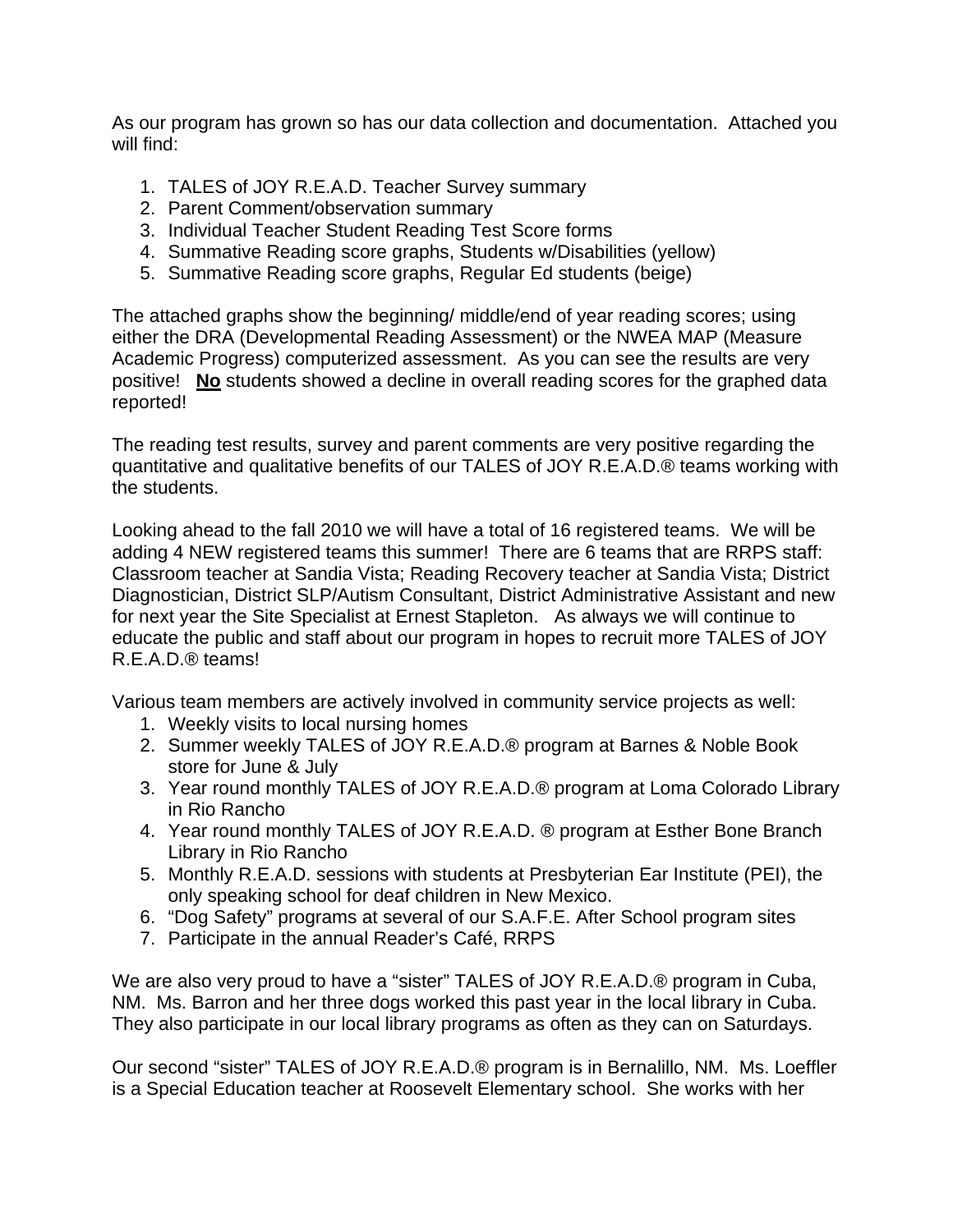dog Elouise in a school setting and will participate in our local community programs as her schedule allows.

The TALES of JOY R.E.A.D.® program teams are doing wonderful things within our community and for the students of RRPS! "Paw" through our website: www.TalesofJoyRead.com for more information.

Thank you again for your support of this program and commitment to Student Excellence!!

Enclosures (5)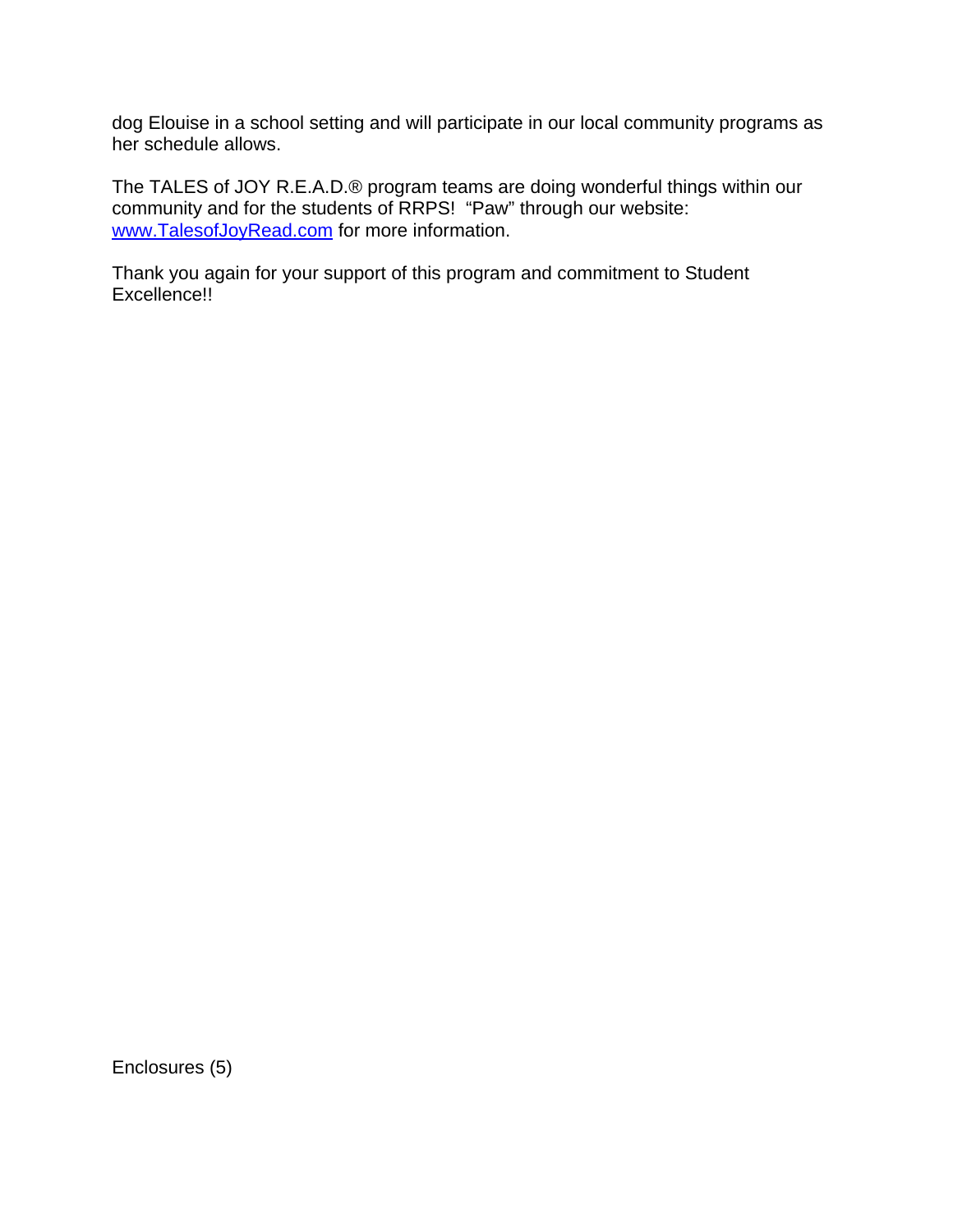Completed by 12 Teachers & 2 Classroom Educational Assistants  $H =$  Handler  $D =$  Dog

**1.** Would you rate your experience working with a TALES of JOY R.E.A.D.® team this year as positive?

| A. Yes | B. No |                                                                                                                               |
|--------|-------|-------------------------------------------------------------------------------------------------------------------------------|
| 14     |       | If no, why not?                                                                                                               |
|        |       | > Yes my experience was positive.                                                                                             |
|        |       | > Very positive, was a great help to us.                                                                                      |
|        |       | 2. Do you intend on requesting a TALES of JOY R.E.A.D.® team to work with your class again next year?                         |
| A. Yes | B. No |                                                                                                                               |
| 11     | 3     | If no, why not?                                                                                                               |
|        |       | $\vert$ > 1 am retiring at the end of this year.                                                                              |
|        |       | > I would if I were staying with RRPS, but I am moving to Texas.                                                              |
|        |       | > I am retiring. I have sent 2 new names in for 1st grade here at Puesta del Sol.                                             |
|        |       | > Yes, I would like to have D and H work with my students again if possible. I definitely want<br>to be part of TALES of JOY. |
|        |       | > I understand if H and D would like to work with primary kids.                                                               |
|        |       | > I will let the teacher that we get next year know how great of a program it is!                                             |

- **3.** What changes in student reading levels were you able to observe and document?
	- > Both students grew by one grade level according to the DRA.
	- > Increases in reading levels and comprehension.
	- > I currently have six children. One student just joined my class last week (4/10). Three of these students have grown significantly in their reading levels. Their growth is documented on the TOJ Student Test Score Record sheet. My other tw ochildren have not demonstrated very much growth as far as improved DRA levels, but they developed appreciation of reading.
	- > The student's levels of confidence increased encouraging them to try harder.
	- > More self confidence in both students.
	- > One student two grade levels behind who received several other interventions tested at grade level.
	- > Increase in reading levels and comprehension rates having TOJ as one of the interventions used with students in the program.
	- > My student went up significantly in his reading (DRA) score as well as his confidence in reading and retelling a story.
	- > My students always look forward to reading with D. They look forward to Thursdays and ask if we are rescheduling on weeks that we do not come to school on Thursdays. Most students participating in the program have documented growth in their NWEA scores. All students have shown more interest in reading if D is the incentive! *(continued)*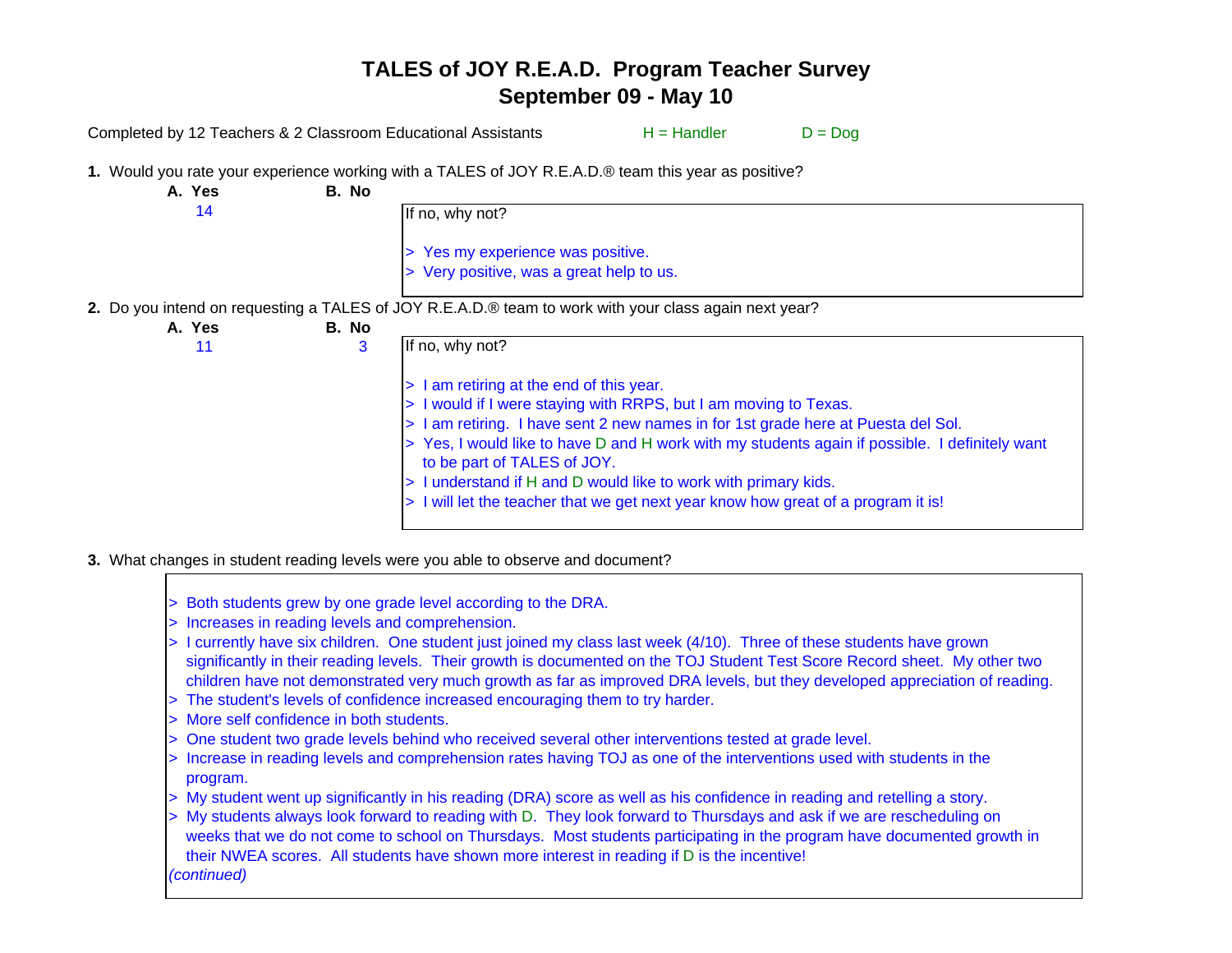- > As in the past years; I believe this program encourages children to read and to feel good about their reading.
- > Reading levels have gone higher because of the program.
- > My students went up by 5 levels in reading this year!
- > Observe: wanting to read, enjoy reading to D.
- > Recognized more sight words.
- **4.** What changes did you observe in your students eagerness to start a reading activity as a result of this program?
	- > Both students loved reading to their dog.
	- > They developed a love for reading.
	- > Information on this was included in the answer to #3. My students are eager to read with D and H. Specifically, my two lowest performing students are eager to read. Reading with D has increased their motivation to persist in reading tasks that have been and are extremely challenging for these two students.
	- > Two of the students did not dread reading anymore.
	- > One student a bit more confident.
	- > Motivation to read increased, as well as an increase in the enjoyment of reading.
	- > My student was always excited when he knew he would be going to read with TALES of JOY R.E.A.D.® program and I could see the excitement continue into reading in the classroom.
	- > My students were happy to read to D and eager for their turn. They were quick to inform me if they hadn't gotten a turn in a long time.
	- > They had more self-confidence and were more willing to take on challenging texts.
	- > Much more confidence in their reading and wanting to share that with others.
	- > Fluency improved dramatically.
	- > With one student we would work on a book so he could read it to D.
	- > They looked forward to reading time.

**5**. Were you able to see any other positive benefits in your students behaviors, social skills, communication skills or overall well being?

- > It made them feel very special to read to their dog.
- > More confidence.
- > Yes. One of my students rarely spoke to anyone. She has opened-up and now talks to adults, her teachers and many other students. Working with D and H had a positive impact on her desire to communicate with others. *(continued)*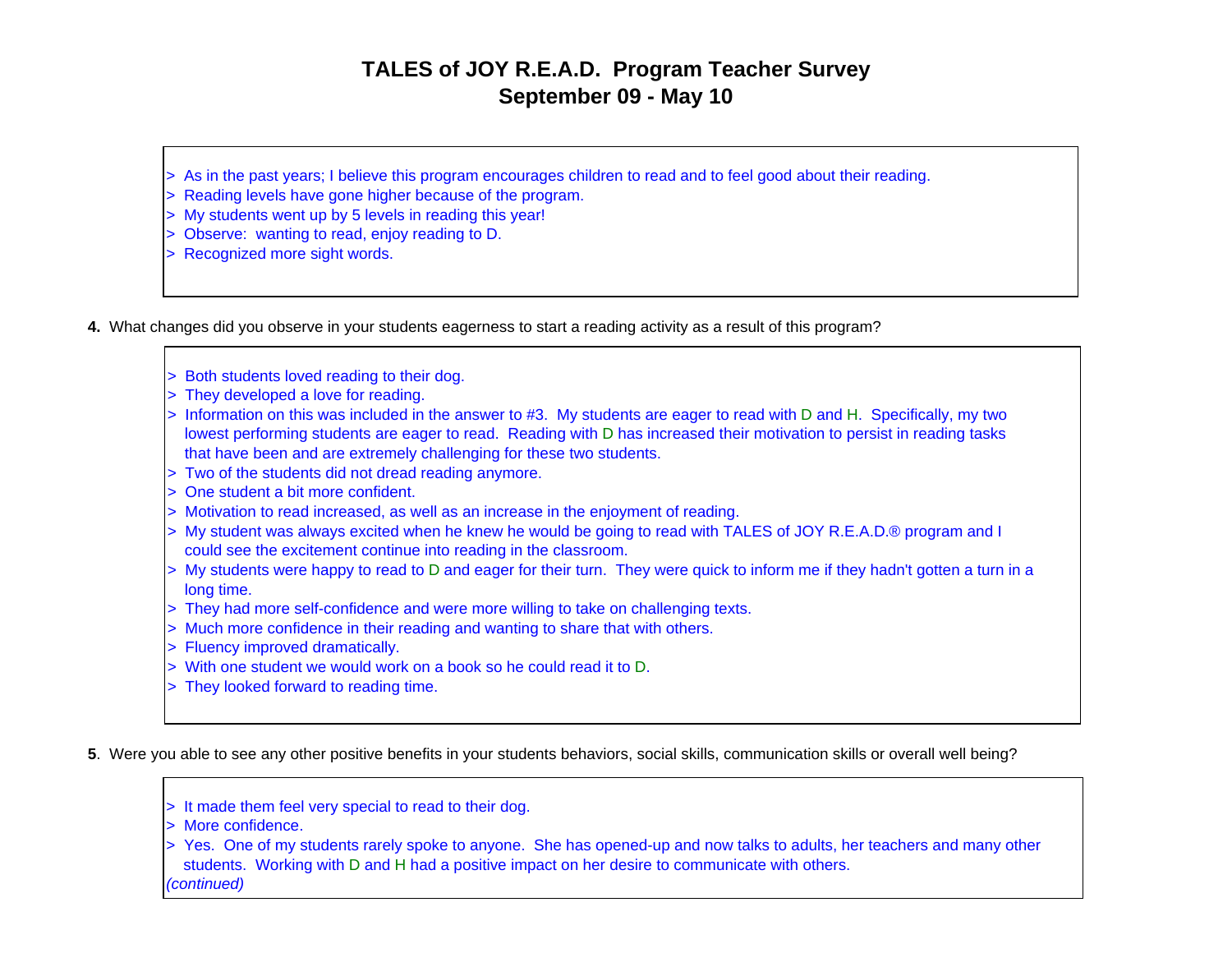- > All three of the students improved in communication and social skills as a result of the program.
- > was very shy. This helped her to speak up more.
- > They seemed very excited to read and looked forward to their time with H and D.
- > More positive about reading and challenging himself to progress.
- > I noticed a benefit with my children with behavior issues once they had read to D in the morning. They seemed to be calmer and more on task for the rest of the day.
- > They want to read, want to help others and love having the opportunity to read aloud to other children or to a group.
- > More confidence in answering questions about the stories they read.
- > My students began to like to read. They also enjoyed being considered lucky to participate (not all students in my class were able to read to D).
- > If that day started off rocky after reading to D the day was better and they were happier.
- > They were happier.
- **6.** Would you consider the TALES of JOY R.E.A.D.® Program a viable literacy intervention?
	- **A. Yes B. No**14

#### **7.** General Comments:

> Awesome Program! > Low level readers generally have low level self-esteem and feel everyone looks down on them. TALES of JOY R.E.A.D.® program elevates their status in the class to a position envied by peers. It makes them feel special. Students love to read to the dogs. They beam as they leave the room to attend their session. > Thanks for everything you do! > Would like at least two days per week rather than one.\*\* > Great program! Please continue to make it available to teachers and students. > I am so lucky to have been a part of TALES of JOY this year. These generous people and pooches give their time and attention to students who might not have that in their lives outside of school. Not only is the TALES of JOY Program a viable literacy intervention, it is giving a purpose and love of reading to students. > I have loved this program! It is a wonderful program that positively impacts students who are struggling readers. Hopefully you can spread this program across the U.S.! > We could benefit from more teams coming to our school. H & D are absolutely outstanding!

*\*\*Note: All of our TALES of JOY R.E.A.D.® program teams are volunteer. Each team offers as much time as possible to this wonderful program and the students, several volunteer at more than one school each week. It would be so beneficial to be able to work with students more than just one day per week; however we simply do not have enough teams (handler & dog) to do so. We actually had a waiting list of ten teachers this year that requested a TOJ team to work with their students!! We will fill as many of these requests as we can for the 2010 - 2011 school year. Each year we add one to two new TOJ teams! The teacher interest and our program continue to grow each year!*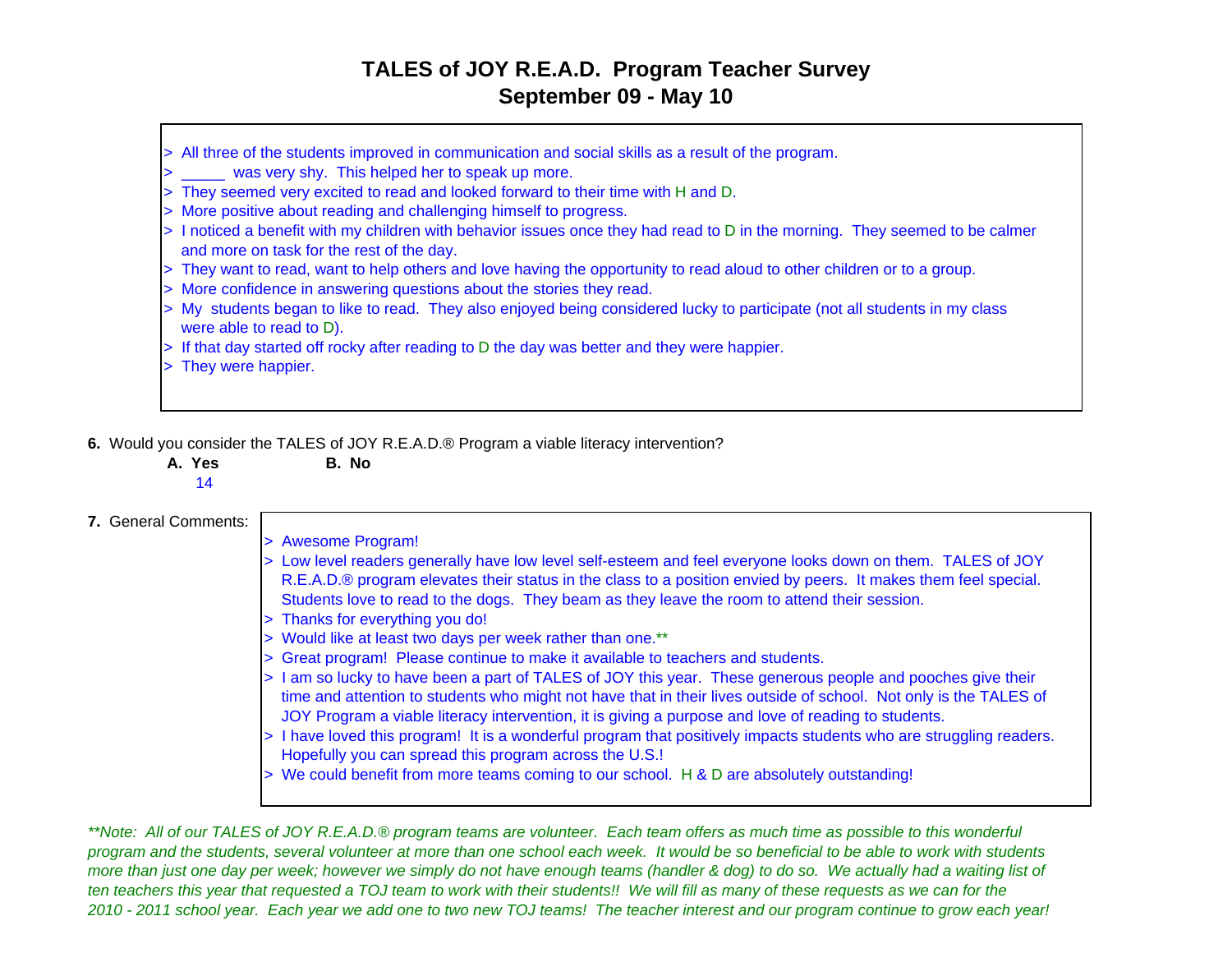Observations and comments:

Cindy Van Meter, M.A., CCC-SLP, Speech Pathologist/Autism Specialist RRPS and her dog Cassie

When she (Cassie) goes to Desert Pathways and Independence High school she becomes a comfort dog that allows the teens with issues to calm down. She is also an allure to get the teens to come to therapy as it is "cool" to go with the lady with the dog. She has been a great success this year in both capacities. She is also a wonderful comfort to the staff at these tense campuses.

Cassie has also been requested at several IEP's where the campus anticipates tension. The staff then enjoys having her on their lap and they pass her around and pet her and calm themselves.

She also assists in speech therapy in a special education kindergarten classroom with children with autism. She has increased the student's ability to follow directions from a one-step direction to a two-step direction with 80-90% accuracy and she has increased verbalizations to 80-95% when she is there. The children's behavior is much improved when Cassie is present. A couple of students that have a tendency to scream will stop when they are told that "they are scaring Cassie and it hurts her ears." The children are also much calmer when listening to a story when Cassie is lying on the floor near them.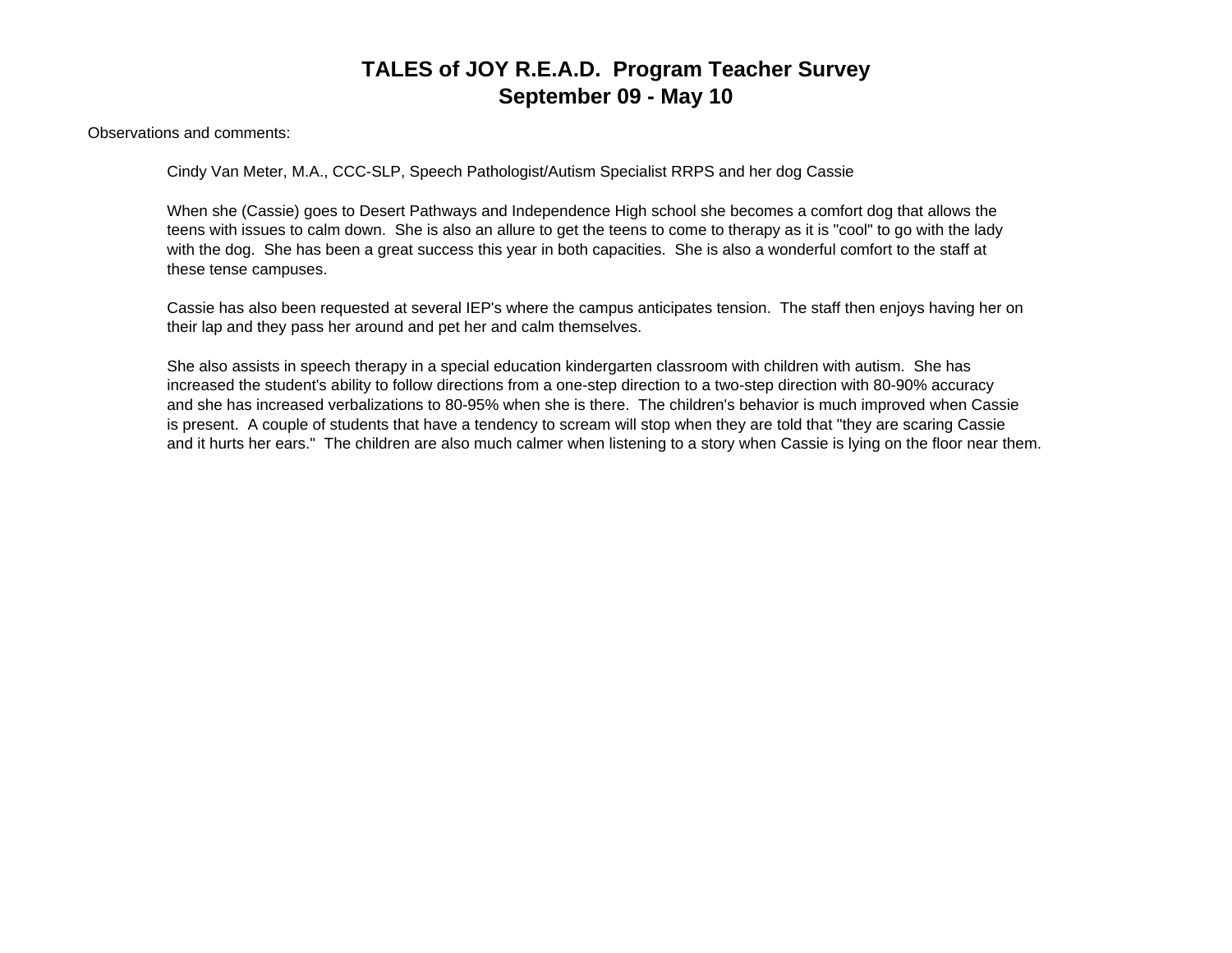### **TALES of J Y R.E.A.D.® Program!**

Dear Parent/guardian,

Your son/daughter has been working with one of our TALES of JOY R.E.A.D.® therapy dogs this past school year 09 - 10. They have met on a weekly basis for a minimum of 20 minutes/maximum of 30 minutes; working on reading skills, communication skills and social skills etc.

At the end of each school year a comprehensive report is put together for Dr. Cleveland and the RRPS School Board to share the collected data and the wonderful benefits of this program for each student. No student names are given, only measurable data and staff comments.

I would like to invite you to share any comments/observations/changes you have seen in your child since participating in this program. Thank you for your support and dedication to your child's education!!

#### *Each number represents an individual parent response.*  **H = Handler and D = Dog**

- (1) My child really loves dogs and has enjoyed the TALES of JOY R.E.A.D.® program. Animals, but dogs in particular, are very comforting and soothing for her as the world is sometimes a frantic and hectic place for kids with autism. Thank you for bringing this program to VGES and allowing my child to participate. We sure hope this program is able to continue.
- (2) This program has provided immense benefit to my daughter. Not only have her reading skills very noticeably improved, but **D**  and **H** have provided a continuity of service which has been invaluable to her. They have seen her through countless classroom disruptions to include this school year. Participating in this program has brought a joy of reading for my special needs child. In fact, she enjoys their TALES of JOY R.E.A.D.® time so much we occasionally have to visit **D** at the local public library on Saturdays!

 I would invite Dr. Cleveland to visit a classroom during a "TALES" session and observe the transformation in effort alone which takes place when children are reading to **D**.

(3) My son enjoyed reading to the therapy dogs. He thought it was relaxing and was good personal time.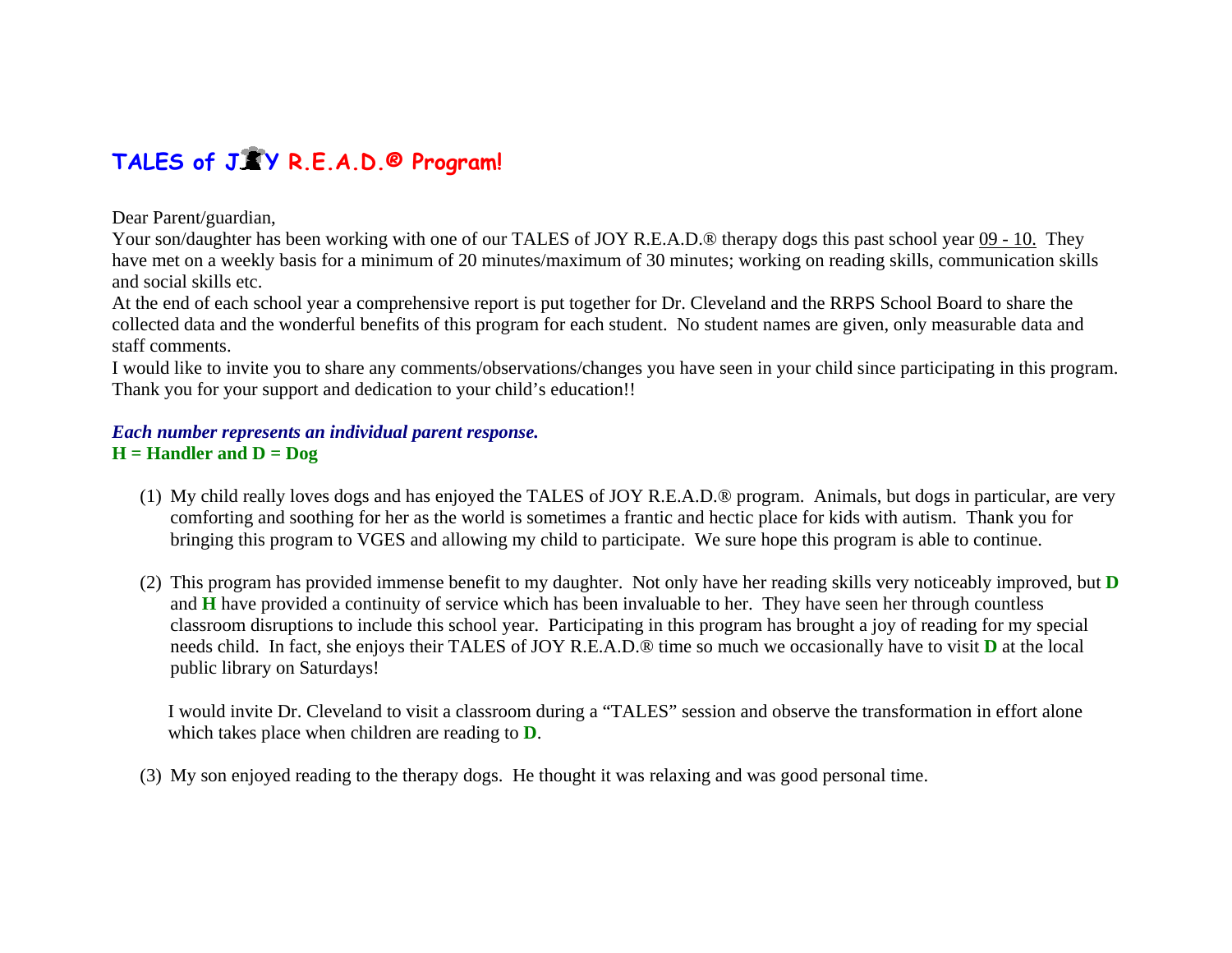(4) My daughter has shown improvement in her want to learn math, she comes home excited, expressing how she likes it and actually wants me to make up problems for her.

I know she has struggled with reading and spelling, but she has been making good or better grades than usual.

(5) My daughter has been struggling with her reading and after participating in the TALES of JOY R.E.A.D.® program I have seen a huge change in her reading habits – not only does she enjoy reading now, she's challenging herself with more difficult books and has improved with comprehending what she reads. Her self confidence has improved a great deal and finally bringing her reading level to  $5<sup>th</sup>$  grade has brought happiness to her – she was so happy.

Thank you for offering a wonderful program to our students at MLK, Jr.

- (6) My daughter has become more confident in her reading. She reads more independently without being prompted by her parent. She loves this program and I give it an A+!!
- (7) I do think pets are therapeutic.
- (8) Yes, I am so glad for this program so my daughter can read to **D**. My son got to when he was at MLK, Jr. I think this helps improve the child's reading and the kids love reading to the dogs.
- (9) My daughter enjoys reading a lot more when she is reading to the dog. My daughter said she concentrates more and it makes her read clearly because she has to read aloud. This is a very enjoyable program for elementary students.
- (10) My son says he's very happy in this program. He said its really helped him with reading. His speech and language has also improved.
- (11) My daughter loved reading to **D** because she really listened. "Her ears were always up and she sniffed me . . . she liked me reading stories about animals." . . . "I loved that we got to feed the dogs treats." Having a fun atmosphere to read helps students not be so anxious about their reading skills. It takes the primary focus off the student and shares the spot light with the dog. It offers the student another setting outside of the main classroom where reading can be fun and relevant. Dogs often elicit warm fuzzy feelings among children which is conducive to improving communication and social skills. It's a great idea, hope that the funding for this project continues.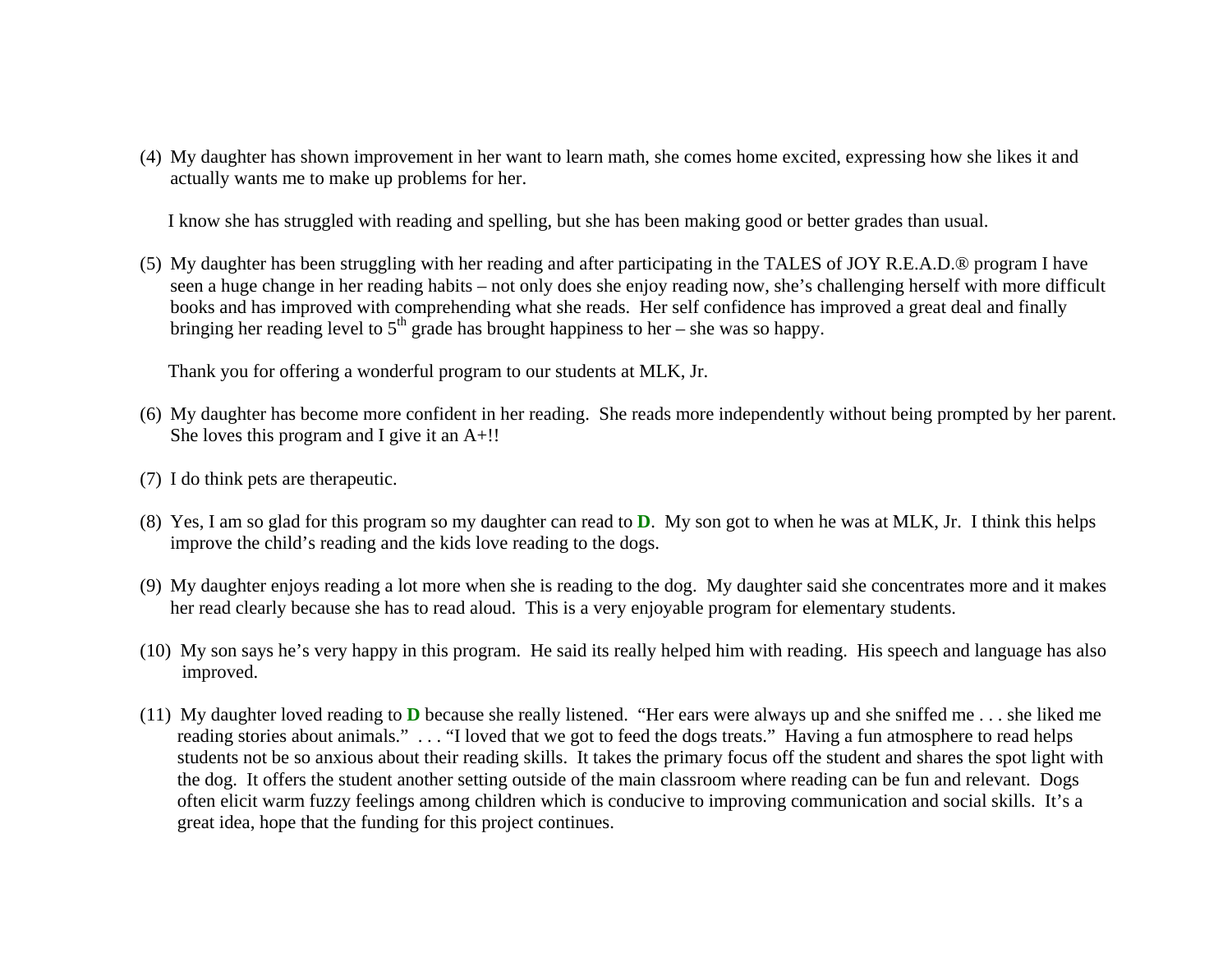- (12) Very good program! Keep up the good work!!
- (13) My son has learned how to comprehend what he reads a lot more. I'm not sure if this program is the reason but he loves to read. He can articulate back to me what he read in a much more clear and succinct manner. I think it is a great program.
- (14) I really have not seen any changes in my child's reading, communication skills and social skills with this program.
- (15) I have seen a great improvement with her reading skills. She has increased her amount of reading at least almost every night and even reads a lot to her younger brother. I've seen a great improvement with her confidence too, which is a great big factor in her personality. I think the program helped her a lot and we are very thankful for all the positive effects it has done her.
- (16) I have noticed the changes in my son's writing of stories after his reading of an interesting book. He has become more involved in the story of books he has read. He has more interest in reading books or articles at home which is a great improvement. I am very pleased with how my son has shown this increased change in reading.

Thank you for offering this program to the students.

- (17) I am very grateful for this program. It has been an important part of my son's life. This program has benefited my son in several ways. I thank the people and the dogs for helping my son. My son was behind in his reading but with the help of the program my son has advanced from a level 6 reading to almost a 12 and the dogs are a great inspiration to him. Thank you staff and dogs!
- (18) My daughter has told me that they have a dog in the school and they read and talk to him. About a week ago I brought a small Chihuahua dog for them and they are very happy. My daughter and her brothers are always carrying him and feeding him, they love him very much and Pappy loves them a lot too, they named the little dog Pappy. Pappy has his own little house but likes to sleep with my daughter. *Parent's response in Spanish, translated.*
- (19) I am very happy with this program because it has helped my son very much in reading. He has progressed quite well. *Parent's response in Spanish, translated.*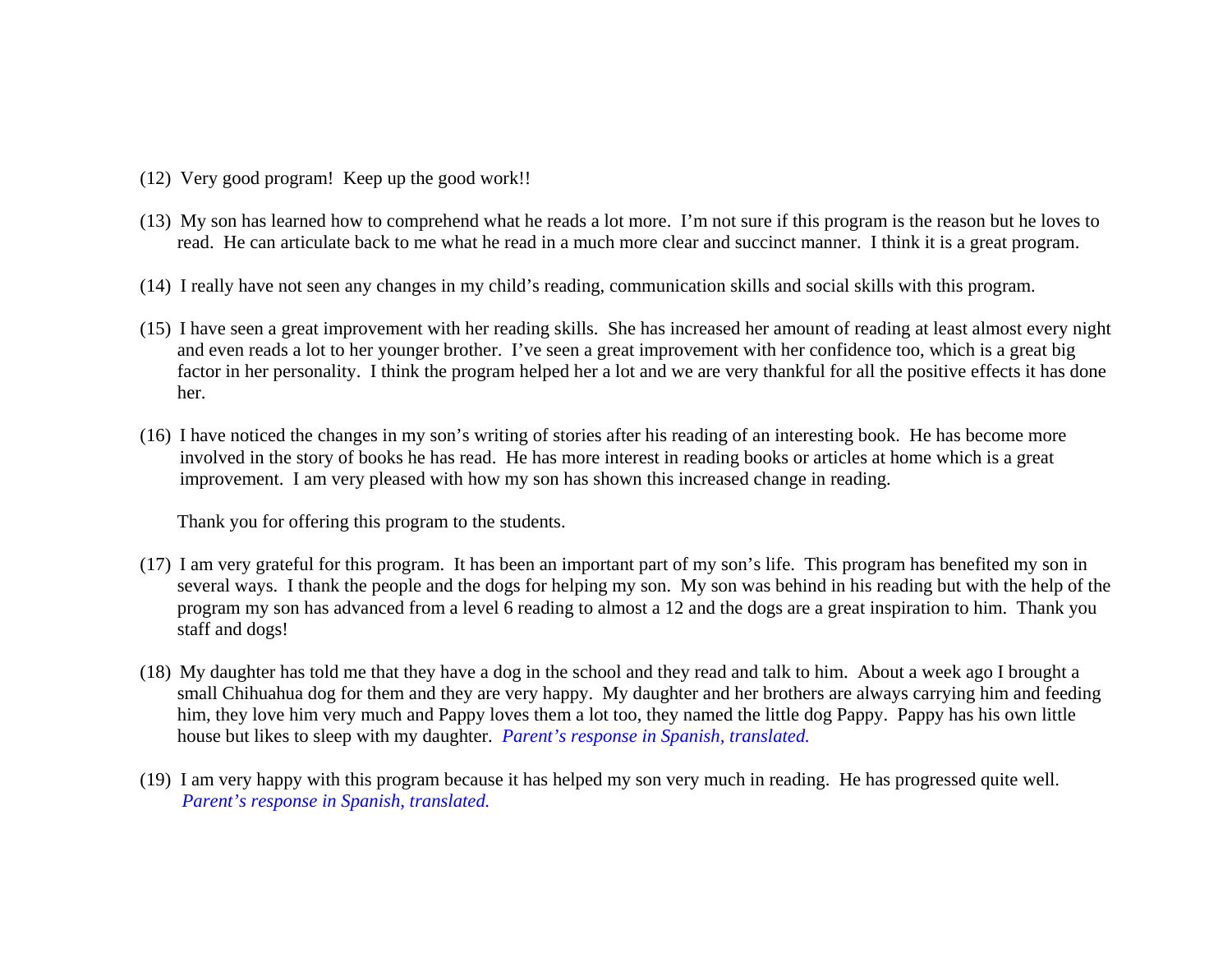- (20) My daughter enjoyed reading to **D**. I believe she began to show more interest in reading from participating in this program.
- (21) My child enjoys the one on one time reading with the dog. He feels he has a relationship with him/her. We are happy with this program!
- (22) This has been a tough year for my son. We noticed him struggling more and more with his reading. His teacher recommended the program as additional practice. At first he was worried about what it "meant." However as the year progressed he would often come home telling me about the dog and what he read to her. He thoroughly enjoyed the chance to sit with her.

When he came home and told me this was his last week with her, he was sad. However, in his next breath he made sure I knew that he could see her again in the summer

This program has helped him relax while he's reading. Thank you for letting him be a part of it.

- (23) I think that this program is helping me and I have got higher in my reading grade. It is helping me and the dogs are very well trained by the owner so keep this TALES of JOY alive!!! *Response of a student participant.*
- (24) It helped me go up more. I was at  $3^{rd}$  grade reading and I am at a  $4^{th}$  grade, almost  $5^{th}$ . It made me go up. *Response of a student participant*.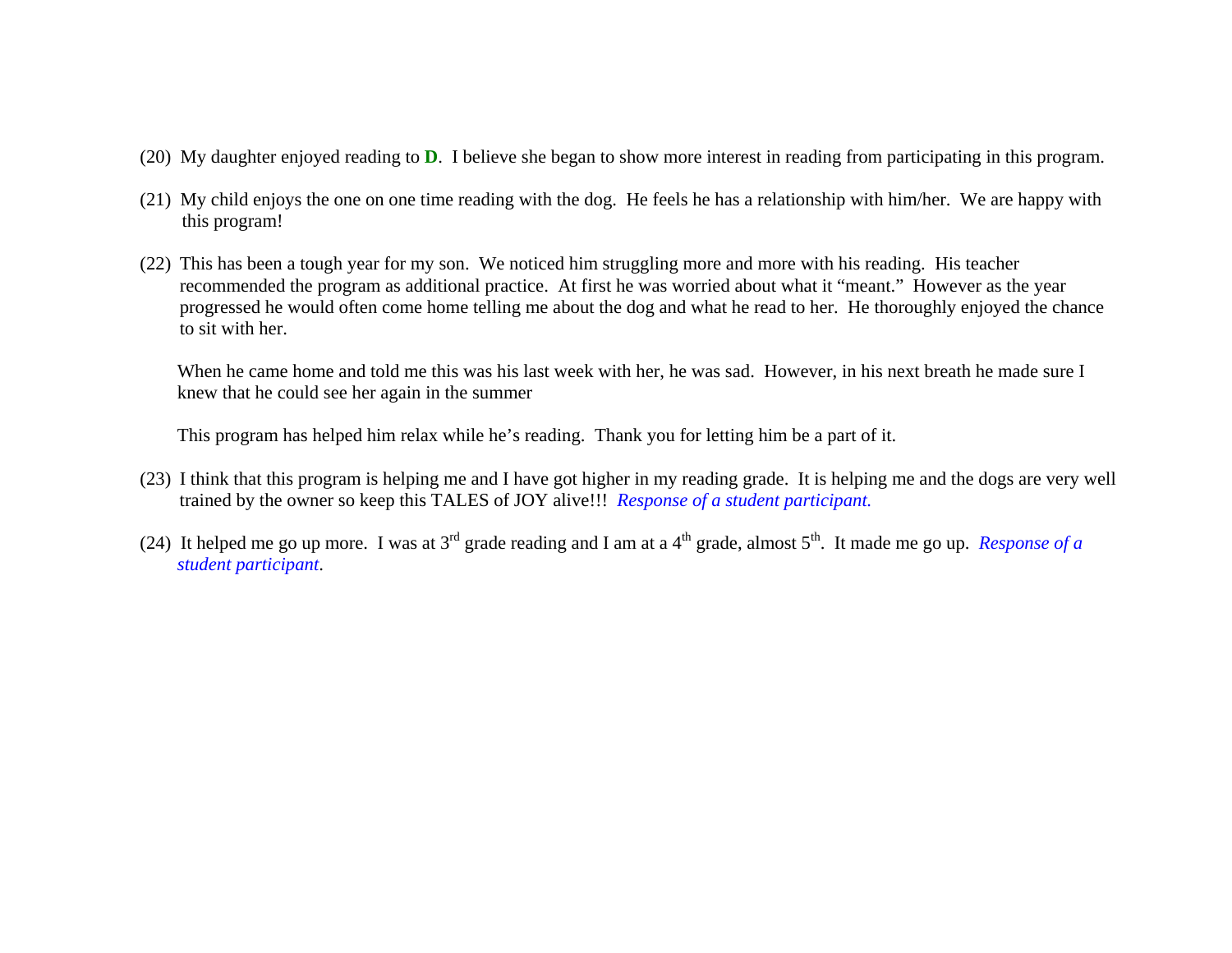

| Name of School: Martin Luther King, Jr. Elementary |        |                          |                            |                                                 | Phone Number: 892-2575     |                                              |                            |                                                   |                                     |                 |  |  |
|----------------------------------------------------|--------|--------------------------|----------------------------|-------------------------------------------------|----------------------------|----------------------------------------------|----------------------------|---------------------------------------------------|-------------------------------------|-----------------|--|--|
| Contact Person:                                    |        |                          |                            |                                                 | E-Mail:                    |                                              |                            |                                                   |                                     |                 |  |  |
| Program Start Date: September 2009                 |        |                          |                            |                                                 |                            |                                              | Program End Date: May 2010 |                                                   |                                     |                 |  |  |
| <b>First Name</b>                                  | Grade  | <b>First</b><br>Language | <b>Test</b><br><b>Date</b> | <b>Beginning</b><br><b>Test</b><br><b>Score</b> | <b>Test</b><br><b>Date</b> | <b>Middle</b><br><b>Test</b><br><b>Score</b> | <b>Test</b><br><b>Date</b> | <b>End of Year</b><br><b>Test</b><br><b>Score</b> | <b>Testing</b><br><b>Instrument</b> | <b>Comments</b> |  |  |
| A                                                  | 5 SpEd | English                  | 8/09                       | 180                                             | 1/10                       | 181                                          | 4/10                       | 190                                               | <b>NWEA</b>                         |                 |  |  |
|                                                    |        |                          |                            |                                                 |                            |                                              |                            |                                                   |                                     |                 |  |  |
| M                                                  | 5 SpEd | English                  | 8/09                       | 200                                             | 1/10                       | 200                                          | 4/10                       | 205                                               | <b>NWEA</b>                         |                 |  |  |
|                                                    |        |                          |                            |                                                 |                            |                                              |                            |                                                   |                                     |                 |  |  |
| T                                                  | 5 SpEd | English                  | 8/09                       | 181                                             | 1/10                       | 188                                          | 4/10                       | 192                                               | <b>NWEA</b>                         |                 |  |  |
|                                                    |        |                          |                            |                                                 |                            |                                              |                            |                                                   |                                     |                 |  |  |
|                                                    |        |                          |                            |                                                 |                            |                                              |                            |                                                   |                                     |                 |  |  |
|                                                    |        |                          |                            |                                                 |                            |                                              |                            |                                                   |                                     |                 |  |  |
|                                                    |        |                          |                            |                                                 |                            |                                              |                            |                                                   |                                     |                 |  |  |
|                                                    |        |                          |                            |                                                 |                            |                                              |                            |                                                   |                                     |                 |  |  |

TALES of J <sup>Y</sup>**R.E.A.D.® Program** Rio Rancho, NM 87124 (505) 463-3626 *Reading Education Assistance Dogs*® *(R.E.A.D.*® *) is a registered program of Intermountain Therapy Animals, Salt Lake City, Utah. All rights reserved.*  4050 SOUTH 2700 EAST, SALT LAKE CITY, UTAH 84124 (or) PO BOX 17201, SALT LAKE CITY, UTAH 84117 • TEL 801.272.3439 • FAX 801.272.3470 *WEBSITE:* www.therapyanimals.org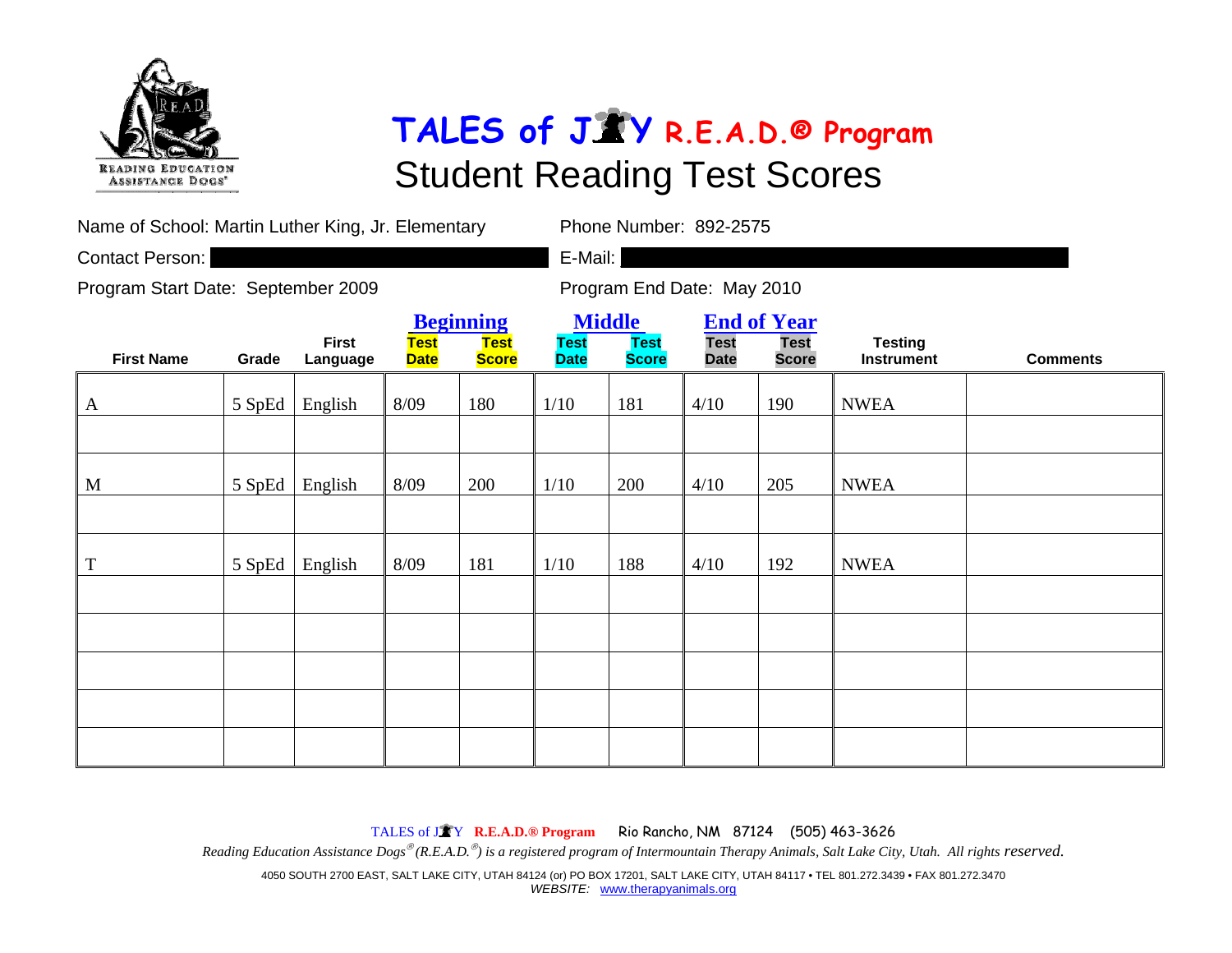

| Name of School: Ernest Stapleton Elementary school | Phone Number: 891-8473 |                          |                            |                                                 |                                             |                             |                            |                                                   |                                     |                 |
|----------------------------------------------------|------------------------|--------------------------|----------------------------|-------------------------------------------------|---------------------------------------------|-----------------------------|----------------------------|---------------------------------------------------|-------------------------------------|-----------------|
| Contact Person:                                    |                        |                          |                            |                                                 | E-Mail:                                     |                             |                            |                                                   |                                     |                 |
| Program Start Date: September 2009                 |                        |                          |                            |                                                 | Program End Date: May 2010                  |                             |                            |                                                   |                                     |                 |
| <b>First Name</b>                                  | Grade                  | <b>First</b><br>Language | <b>Test</b><br><b>Date</b> | <b>Beginning</b><br><b>Test</b><br><b>Score</b> | <b>Middle</b><br><b>Test</b><br><b>Date</b> | <b>Test</b><br><b>Score</b> | <b>Test</b><br><b>Date</b> | <b>End of Year</b><br><b>Test</b><br><b>Score</b> | <b>Testing</b><br><b>Instrument</b> | <b>Comments</b> |
| RS                                                 | $4^{\text{th}}$        | English                  | 8/09                       | 3.1                                             |                                             | 3.8                         | 5/10                       | 3.7                                               | <b>Star Reading</b>                 |                 |
|                                                    |                        |                          |                            |                                                 |                                             |                             |                            |                                                   |                                     |                 |
| BP                                                 | $4^{th}$               | English                  | 8/09                       | 2.5                                             |                                             | 5.1                         | 5/10                       | 4.6                                               | <b>Star Reading</b>                 |                 |
|                                                    |                        |                          |                            |                                                 |                                             |                             |                            |                                                   |                                     |                 |
|                                                    |                        |                          |                            |                                                 |                                             |                             |                            |                                                   |                                     |                 |
|                                                    |                        |                          |                            |                                                 |                                             |                             |                            |                                                   |                                     |                 |
|                                                    |                        |                          |                            |                                                 |                                             |                             |                            |                                                   |                                     |                 |
|                                                    |                        |                          |                            |                                                 |                                             |                             |                            |                                                   |                                     |                 |
|                                                    |                        |                          |                            |                                                 |                                             |                             |                            |                                                   |                                     |                 |
|                                                    |                        |                          |                            |                                                 |                                             |                             |                            |                                                   |                                     |                 |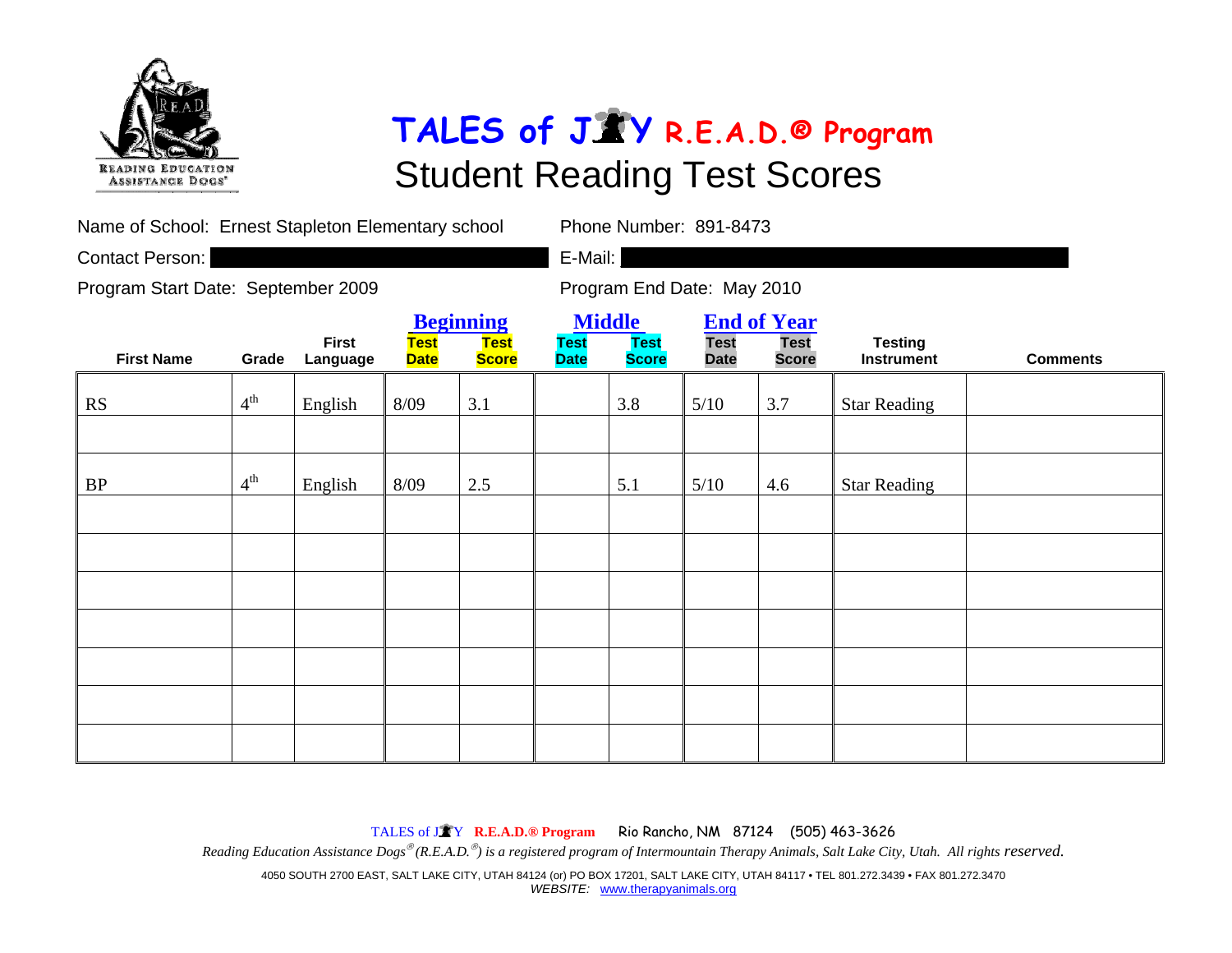

Name of School: E. Stapleton Elementary **Phone Number: 891-8473** 

Contact Person: Contact Person: Contact Person: Contact Person: Contact Person: Contact Person: Contact Person:

Program Start Date: Sept. 2009 Program End Date: May 2010

|                   |                |                          |                     | <b>Beginning</b>            |                            | <b>Middle</b>               | <b>End of Year</b>         |                             |                                     |                                                                                                                |
|-------------------|----------------|--------------------------|---------------------|-----------------------------|----------------------------|-----------------------------|----------------------------|-----------------------------|-------------------------------------|----------------------------------------------------------------------------------------------------------------|
| <b>First Name</b> | Grade          | <b>First</b><br>Language | Test<br><b>Date</b> | <b>Test</b><br><b>Score</b> | <b>Test</b><br><b>Date</b> | <b>Test</b><br><b>Score</b> | <b>Test</b><br><b>Date</b> | <b>Test</b><br><b>Score</b> | <b>Testing</b><br><b>Instrument</b> | <b>Comments</b>                                                                                                |
| LP                |                | English                  | Aug.<br>09          | DRA <sub>2</sub>            | Oct.<br>09                 | <b>DRA</b><br>3             | May<br>$^{\circ}10$        | DRA <sub>3</sub>            | <b>DRA</b>                          | Has an IEP                                                                                                     |
| RH                | $\overline{2}$ | English                  | Aug.<br>09          | DRA 6                       | Oct.<br>09                 | <b>DRA</b><br>6             | May<br>$^{\circ}10$        | <b>DRA</b><br>14            | <b>DRA</b>                          | Has an IEP                                                                                                     |
| ${\rm TR}$        | $\overline{2}$ | English                  | Aug.<br>09          | <b>DRA</b><br>16            | Oct.<br>$^{\circ}10$       | <b>DRA</b><br>16            | May<br>$^{\circ}10$        | <b>DRA</b><br>30            | <b>DRA</b>                          | Has an IEP                                                                                                     |
| <b>WS</b>         | $\overline{2}$ | English                  | Not<br>with<br>me   | ------                      | Dec.<br>09                 | <b>DRA</b><br>18            | May<br>$^{\circ}10$        | <b>DRA</b><br>18            | <b>DRA</b>                          | Has an IEP. Can decode<br>at a level 24, but can<br>demonstrate adequate<br>comprehension above a<br>level 18. |
| AE                | 3              | English                  | Aug.<br>09          | DRA <sub>2</sub>            | Oct.<br>09                 | DRA <sub>2</sub>            | May<br>$^{\circ}10$        | DRA <sub>2</sub>            | <b>DRA</b>                          | Has an IEP (alternate<br>assessment)                                                                           |
|                   |                |                          |                     |                             |                            |                             |                            |                             |                                     |                                                                                                                |
|                   |                |                          |                     |                             |                            |                             |                            |                             |                                     |                                                                                                                |
|                   |                |                          |                     |                             |                            |                             |                            |                             |                                     |                                                                                                                |

TALES of J <sup>Y</sup>**R.E.A.D.® Program** Rio Rancho, NM 87124 (505) 463-3626

*Reading Education Assistance Dogs*® *(R.E.A.D.*® *) is a registered program of Intermountain Therapy Animals, Salt Lake City, Utah. All rights reserved.* 

4050 SOUTH 2700 EAST, SALT LAKE CITY, UTAH 84124 (or) PO BOX 17201, SALT LAKE CITY, UTAH 84117 • TEL 801.272.3439 • FAX 801.272.3470 *WEBSITE:* www.therapyanimals.org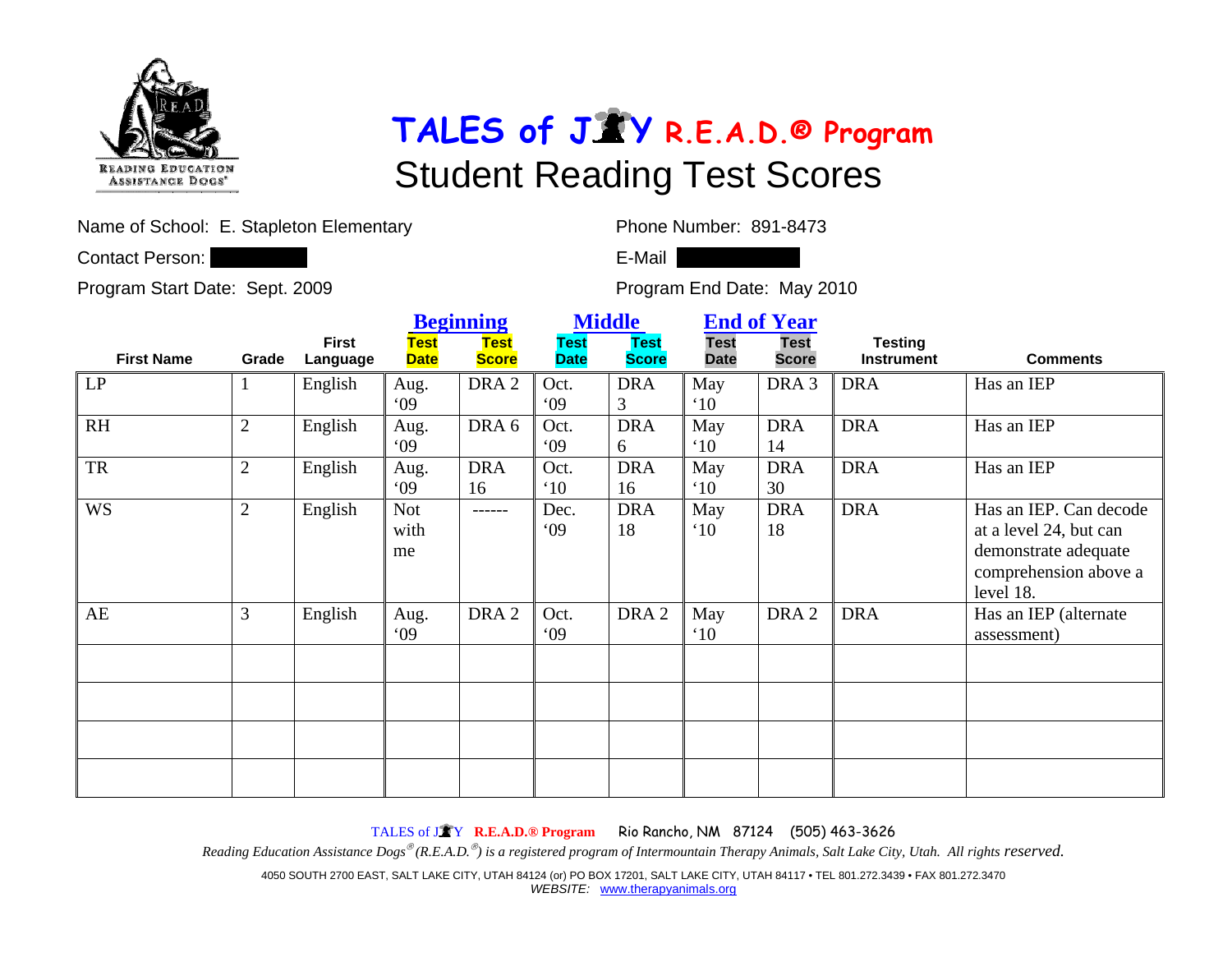

Name of School: Colinas del Norte Elementary school Phone Number: 896-3378

Contact Person: **E-Mail: E-Mail: E-Mail: E-Mail: E-Mail: E-Mail: E-Mail: E-Mail: E-Mail: E-Mail: E-Mail: E-Mail: E-Mail: E-Mail: E-Mail: E-Mail: E-Mail: E-Mail: E-Mail: E-Mail: E-Mai** 

Program Start Date: September 2009 Program End Date: May 2010

|                   |       |                          |                            | <b>Beginning</b>            |                            | <b>Middle</b>               | <b>End of Year</b>         |                             |                                     |                                                               |
|-------------------|-------|--------------------------|----------------------------|-----------------------------|----------------------------|-----------------------------|----------------------------|-----------------------------|-------------------------------------|---------------------------------------------------------------|
| <b>First Name</b> | Grade | <b>First</b><br>Language | <b>Test</b><br><b>Date</b> | <b>Test</b><br><b>Score</b> | <b>Test</b><br><b>Date</b> | <b>Test</b><br><b>Score</b> | <b>Test</b><br><b>Date</b> | <b>Test</b><br><b>Score</b> | <b>Testing</b><br><b>Instrument</b> | <b>Comments</b>                                               |
| $\mathbf G$       | 5     | English                  | 8/09                       | 68                          |                            |                             | 5/10                       | 79                          | <b>DRA</b>                          | Went from a $3rd$<br>grade level to a $4th$ grade<br>level    |
|                   |       |                          | 10/09                      | 198                         | 1/10                       | 204                         | 4/10                       | 202                         | <b>NWEA</b>                         |                                                               |
| $\bf K$           | 5     | English                  | 8/09                       | 70                          |                            |                             | 5/10                       | 79                          | <b>DRA</b>                          | Went from a $3^{rd}$<br>grade level to a $4th$ grade<br>level |
|                   |       |                          | 10/09                      | 182                         | 1/10                       | 203                         | 4/10                       | 197                         | <b>NWEA</b>                         |                                                               |
| T                 | 5     | English                  | 8/09                       | 67                          |                            |                             | 5/10                       | 87                          | <b>DRA</b>                          | Went from a $3rd$<br>grade level to a $5th$ grade<br>level    |
|                   |       |                          | 10/09                      | 194                         | 1/10                       | 196                         | 4/10                       | 196                         | <b>NWEA</b>                         |                                                               |
| $\bf{B}$          | 5     | English                  | 8/09                       | 72                          |                            |                             | 5/10                       | 83                          | <b>DRA</b>                          | Went from a $3rd$<br>grade level to a $4th$ grade<br>level    |
|                   |       |                          | 10/09                      | 204                         | 1/10                       | 208                         | 4/10                       | 201                         | <b>NWEA</b>                         |                                                               |

TALES of J <sup>Y</sup>**R.E.A.D.® Program** Rio Rancho, NM 87124 (505) 463-3626

*Reading Education Assistance Dogs*® *(R.E.A.D.*® *) is a registered program of Intermountain Therapy Animals, Salt Lake City, Utah. All rights reserved.* 

4050 SOUTH 2700 EAST, SALT LAKE CITY, UTAH 84124 (or) PO BOX 17201, SALT LAKE CITY, UTAH 84117 • TEL 801.272.3439 • FAX 801.272.3470 *WEBSITE:* www.therapyanimals.org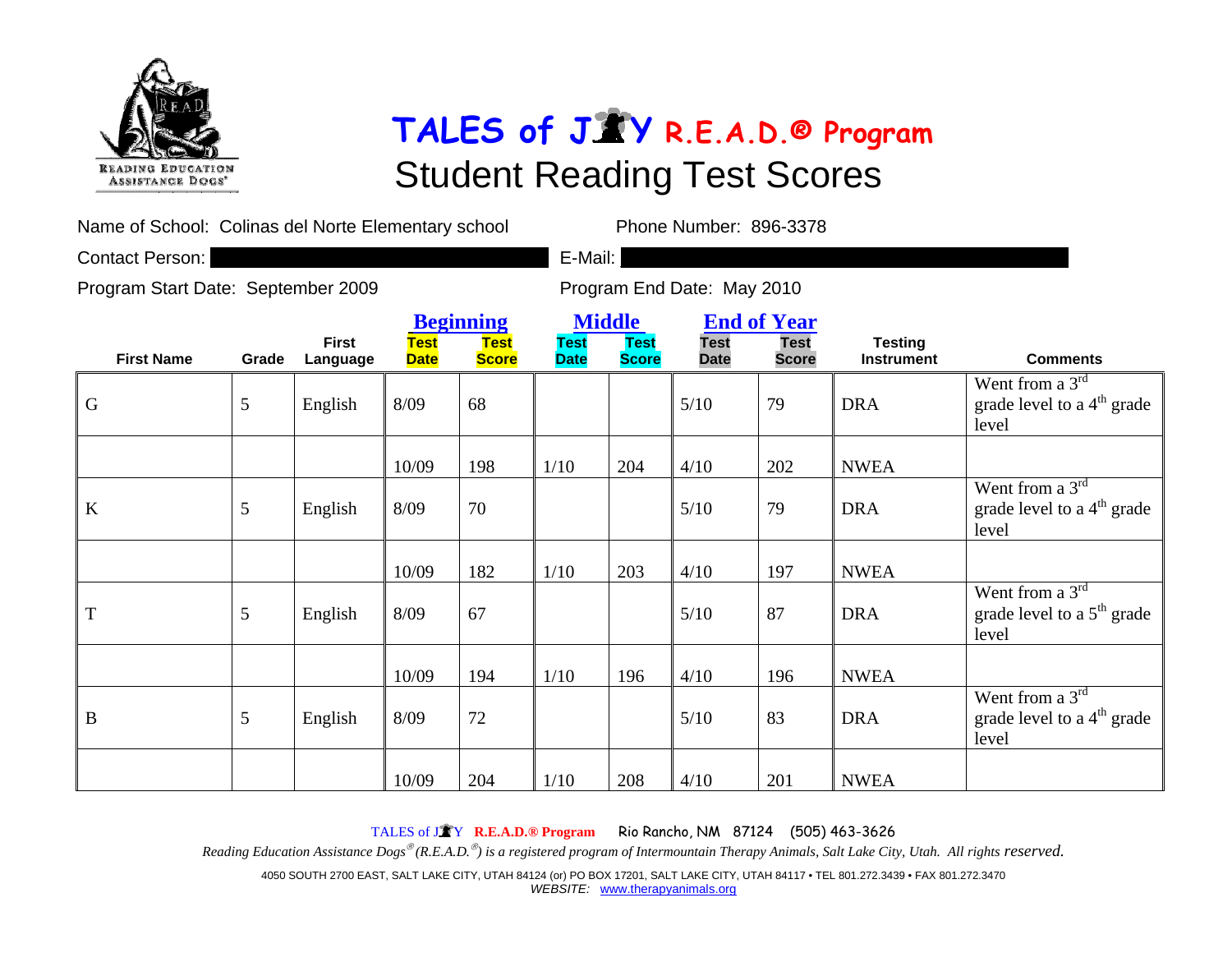

| Name of School: Ernest Stapleton Elementary school |                 |                          |                            | Phone Number: 891-8473                          |                            |                                              |                            |                                                   |                                     |                           |  |  |
|----------------------------------------------------|-----------------|--------------------------|----------------------------|-------------------------------------------------|----------------------------|----------------------------------------------|----------------------------|---------------------------------------------------|-------------------------------------|---------------------------|--|--|
| Contact Person:                                    |                 |                          |                            |                                                 | E-Mail:                    |                                              |                            |                                                   |                                     |                           |  |  |
| Program Start Date: September 2009                 |                 |                          |                            |                                                 | Program End Date: May 2010 |                                              |                            |                                                   |                                     |                           |  |  |
| <b>First Name</b>                                  | Grade           | <b>First</b><br>Language | <b>Test</b><br><b>Date</b> | <b>Beginning</b><br><b>Test</b><br><b>Score</b> | <b>Test</b><br><b>Date</b> | <b>Middle</b><br><b>Test</b><br><b>Score</b> | <b>Test</b><br><b>Date</b> | <b>End of Year</b><br><b>Test</b><br><b>Score</b> | <b>Testing</b><br><b>Instrument</b> | <b>Comments</b>           |  |  |
| MB                                                 | 5               | English                  | 8/09                       | 79                                              | 12/09                      | 75                                           | 5/10                       | 81                                                | <b>DRA</b>                          | $4^{th} = 74 - 83$        |  |  |
|                                                    |                 |                          |                            |                                                 |                            |                                              |                            |                                                   |                                     | $5^{\text{th}} = 84 - 93$ |  |  |
| AMV                                                | $\overline{5}$  | English                  | 8/09                       | 67                                              | 12/09                      | 85                                           | 5/10                       | 81                                                |                                     |                           |  |  |
| <b>BM</b>                                          | $5\overline{)}$ | English                  | 8/09                       | 61                                              | 12/09                      | 69                                           | 5/10                       | 78                                                |                                     |                           |  |  |
|                                                    |                 |                          |                            |                                                 |                            |                                              |                            |                                                   |                                     |                           |  |  |
|                                                    |                 |                          |                            |                                                 |                            |                                              |                            |                                                   |                                     |                           |  |  |
|                                                    |                 |                          |                            |                                                 |                            |                                              |                            |                                                   |                                     |                           |  |  |
|                                                    |                 |                          |                            |                                                 |                            |                                              |                            |                                                   |                                     |                           |  |  |
|                                                    |                 |                          |                            |                                                 |                            |                                              |                            |                                                   |                                     |                           |  |  |

TALES of J <sup>Y</sup>**R.E.A.D.® Program** Rio Rancho, NM 87124 (505) 463-3626 *Reading Education Assistance Dogs*® *(R.E.A.D.*® *) is a registered program of Intermountain Therapy Animals, Salt Lake City, Utah. All rights reserved.*  4050 SOUTH 2700 EAST, SALT LAKE CITY, UTAH 84124 (or) PO BOX 17201, SALT LAKE CITY, UTAH 84117 • TEL 801.272.3439 • FAX 801.272.3470 *WEBSITE:* www.therapyanimals.org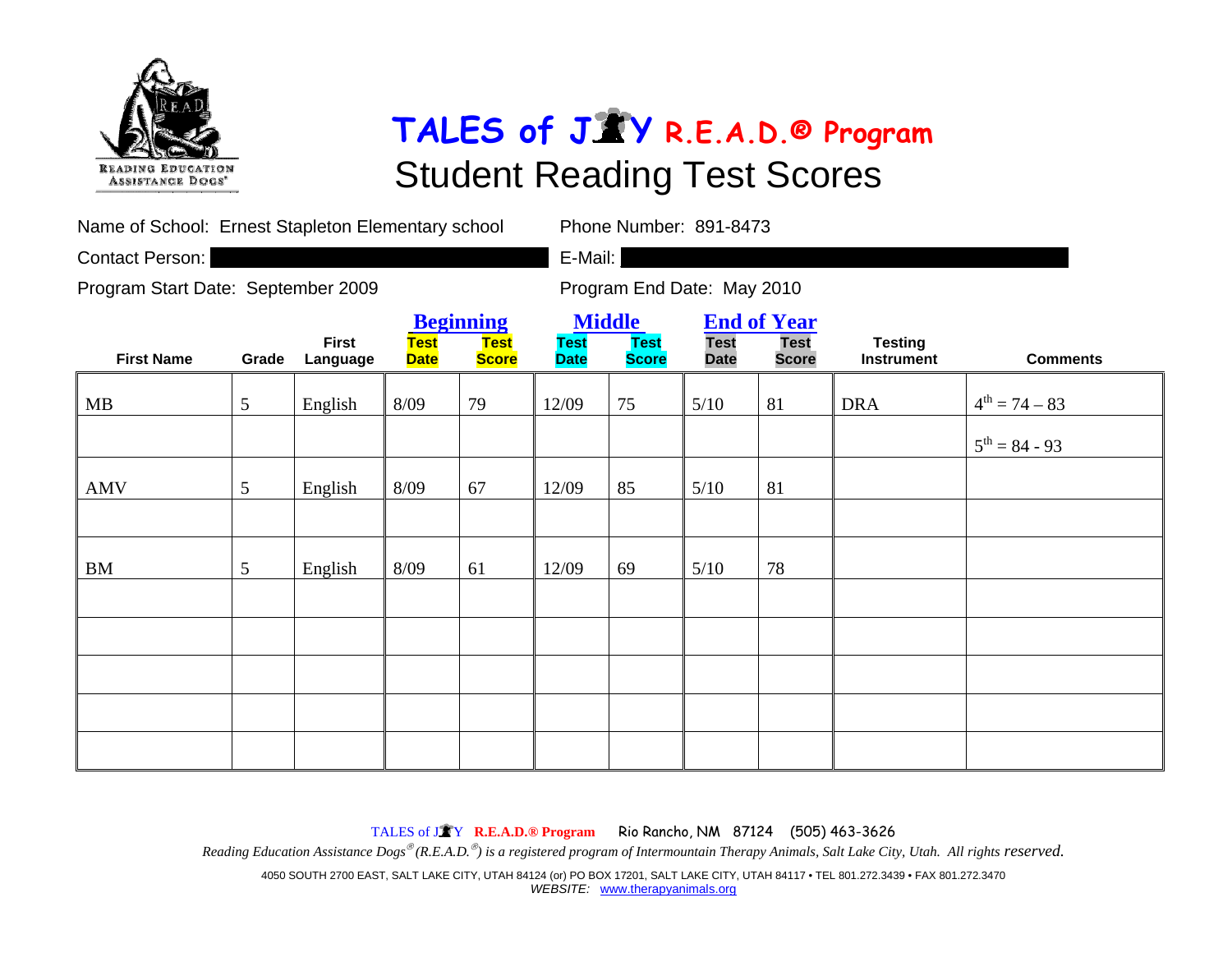

| Name of School: Martin Luther King, Jr. Elementary | Phone Number: 892-2575 |                          |                            |                                                 |                            |                                              |                            |                                                   |                                     |                 |  |  |
|----------------------------------------------------|------------------------|--------------------------|----------------------------|-------------------------------------------------|----------------------------|----------------------------------------------|----------------------------|---------------------------------------------------|-------------------------------------|-----------------|--|--|
| Contact Person:                                    |                        |                          |                            |                                                 | E-Mail:                    |                                              |                            |                                                   |                                     |                 |  |  |
| Program Start Date: September 2009                 |                        |                          |                            |                                                 | Program End Date: May 2010 |                                              |                            |                                                   |                                     |                 |  |  |
| <b>First Name</b>                                  | Grade                  | <b>First</b><br>Language | <b>Test</b><br><b>Date</b> | <b>Beginning</b><br><b>Test</b><br><b>Score</b> | <b>Test</b><br><b>Date</b> | <b>Middle</b><br><b>Test</b><br><b>Score</b> | <b>Test</b><br><b>Date</b> | <b>End of Year</b><br><b>Test</b><br><b>Score</b> | <b>Testing</b><br><b>Instrument</b> | <b>Comments</b> |  |  |
| Ay                                                 | 5                      | English                  | 8/09                       | 196                                             |                            |                                              | 4/10                       | 205                                               | <b>NWEA</b>                         |                 |  |  |
|                                                    |                        |                          |                            |                                                 |                            |                                              |                            |                                                   |                                     |                 |  |  |
| Ax                                                 | 5                      | English                  | 8/09                       | 184                                             |                            |                                              | 4/10                       | 205                                               | <b>NWEA</b>                         |                 |  |  |
|                                                    |                        |                          |                            |                                                 |                            |                                              |                            |                                                   |                                     |                 |  |  |
| $\mathbf{M}$                                       | 5                      | English                  | 8/09                       | 196                                             |                            |                                              | 4/10                       | 205                                               | <b>NWEA</b>                         |                 |  |  |
|                                                    |                        |                          |                            |                                                 |                            |                                              |                            |                                                   |                                     |                 |  |  |
|                                                    |                        |                          |                            |                                                 |                            |                                              |                            |                                                   |                                     |                 |  |  |
|                                                    |                        |                          |                            |                                                 |                            |                                              |                            |                                                   |                                     |                 |  |  |
|                                                    |                        |                          |                            |                                                 |                            |                                              |                            |                                                   |                                     |                 |  |  |
|                                                    |                        |                          |                            |                                                 |                            |                                              |                            |                                                   |                                     |                 |  |  |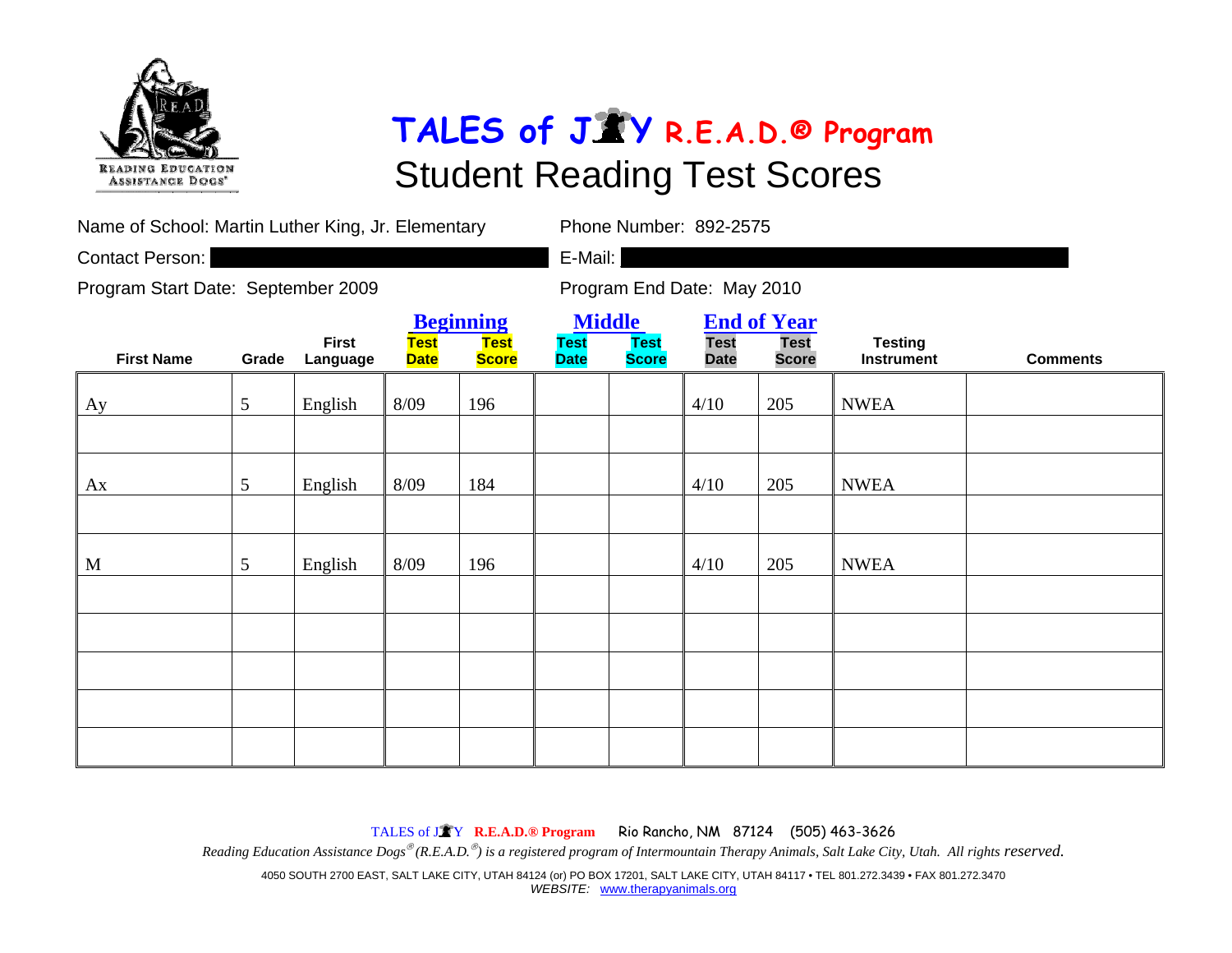

Name of School: Martin Luther King, Jr. Elementary school Phone Number: 892-2575

Contact Person: **E-Mail: E-Mail: E-Mail: E-Mail: E-Mail: E-Mail: E-Mail: E-Mail: E-Mail: E-Mail: E-Mail: E-Mail: E-Mail: E-Mail: E-Mail: E-Mail: E-Mail: E-Mail: E-Mail: E-Mail: E-Mai** 

Program Start Date: September 2009 Program End Date: May 2010

|                   |                 |                          |                     | <b>Beginning</b>     | <b>Middle</b>              |                             |                            | <b>End of Year</b>          |                              |                 |
|-------------------|-----------------|--------------------------|---------------------|----------------------|----------------------------|-----------------------------|----------------------------|-----------------------------|------------------------------|-----------------|
| <b>First Name</b> | Grade           | <b>First</b><br>Language | Test<br><b>Date</b> | Test<br><b>Score</b> | <b>Test</b><br><b>Date</b> | <b>Test</b><br><b>Score</b> | <b>Test</b><br><b>Date</b> | <b>Test</b><br><b>Score</b> | <b>Testing</b><br>Instrument | <b>Comments</b> |
| $\mathbf{A}$      | 1 <sup>st</sup> | English                  | 10/09               | $\overline{4}$       | $3/10$                     | $8\,$                       | 5/10                       | 16                          | <b>DRA</b>                   |                 |
|                   |                 |                          |                     |                      |                            |                             |                            |                             |                              |                 |
|                   |                 |                          |                     |                      |                            |                             |                            |                             |                              |                 |
|                   |                 |                          |                     |                      |                            |                             |                            |                             |                              |                 |
|                   |                 |                          |                     |                      |                            |                             |                            |                             |                              |                 |
|                   |                 |                          |                     |                      |                            |                             |                            |                             |                              |                 |
|                   |                 |                          |                     |                      |                            |                             |                            |                             |                              |                 |
|                   |                 |                          |                     |                      |                            |                             |                            |                             |                              |                 |
|                   |                 |                          |                     |                      |                            |                             |                            |                             |                              |                 |
|                   |                 |                          |                     |                      |                            |                             |                            |                             |                              |                 |

TALES of J <sup>Y</sup>**R.E.A.D.® Program** Rio Rancho, NM 87124 (505) 463-3626 *Reading Education Assistance Dogs*® *(R.E.A.D.*® *) is a registered program of Intermountain Therapy Animals, Salt Lake City, Utah. All rights reserved.*  4050 SOUTH 2700 EAST, SALT LAKE CITY, UTAH 84124 (or) PO BOX 17201, SALT LAKE CITY, UTAH 84117 • TEL 801.272.3439 • FAX 801.272.3470 *WEBSITE:* www.therapyanimals.org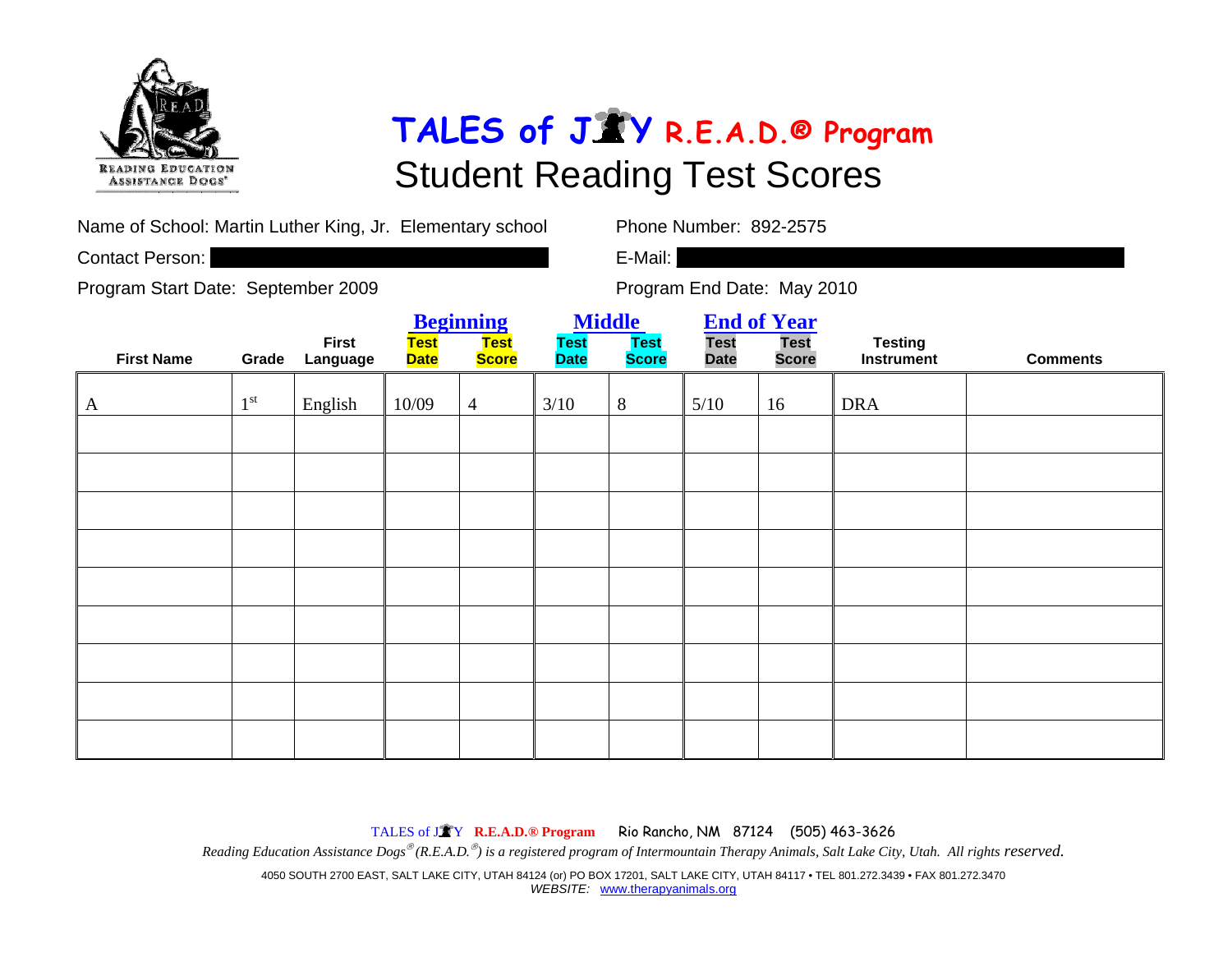

| Name of School: Puesta del Sol Elementary school |                 |                          |                            |                                                 | Phone Number: 994-3305                                                                                                                                        |                            |      |    |                                                        |  |  |
|--------------------------------------------------|-----------------|--------------------------|----------------------------|-------------------------------------------------|---------------------------------------------------------------------------------------------------------------------------------------------------------------|----------------------------|------|----|--------------------------------------------------------|--|--|
| Contact Person:                                  |                 |                          |                            |                                                 | E-Mail:                                                                                                                                                       |                            |      |    |                                                        |  |  |
| Program Start Date: September 2009               |                 |                          |                            |                                                 |                                                                                                                                                               | Program End Date: May 2010 |      |    |                                                        |  |  |
| <b>First Name</b>                                | Grade           | <b>First</b><br>Language | <b>Test</b><br><b>Date</b> | <b>Beginning</b><br><b>Test</b><br><b>Score</b> | <b>Middle</b><br><b>End of Year</b><br><b>Test</b><br><b>Test</b><br><b>Test</b><br><b>Test</b><br><b>Score</b><br><b>Date</b><br><b>Score</b><br><b>Date</b> |                            |      |    | <b>Testing</b><br><b>Comments</b><br><b>Instrument</b> |  |  |
| M                                                | $1^{\rm st}$    | English                  | 8/09                       | 3                                               | 12/09                                                                                                                                                         | 6                          | 5/10 | 18 | <b>DRA</b>                                             |  |  |
|                                                  |                 |                          |                            |                                                 |                                                                                                                                                               |                            |      |    |                                                        |  |  |
| $\mathbf{A}$                                     | 1 <sup>st</sup> | English                  | 8/09                       | 3                                               | 12/09                                                                                                                                                         | 8                          | 5/10 | 20 | <b>DRA</b>                                             |  |  |
|                                                  |                 |                          |                            |                                                 |                                                                                                                                                               |                            |      |    |                                                        |  |  |
| $\bf K$                                          | $1^{\rm st}$    | English                  | 8/09                       | 3                                               | 12/09                                                                                                                                                         | 8                          | 5/10 | 18 | <b>DRA</b>                                             |  |  |
|                                                  |                 |                          |                            |                                                 |                                                                                                                                                               |                            |      |    |                                                        |  |  |
| Z                                                | 1 <sup>st</sup> | English                  | 8/09                       | 3                                               | 12/09                                                                                                                                                         | 8                          | 5/10 | 18 | <b>DRA</b>                                             |  |  |
|                                                  |                 |                          |                            |                                                 |                                                                                                                                                               |                            |      |    |                                                        |  |  |
|                                                  |                 |                          |                            |                                                 |                                                                                                                                                               |                            |      |    |                                                        |  |  |
|                                                  |                 |                          |                            |                                                 |                                                                                                                                                               |                            |      |    |                                                        |  |  |

TALES of J <sup>Y</sup>**R.E.A.D.® Program** Rio Rancho, NM 87124 (505) 463-3626

*Reading Education Assistance Dogs*® *(R.E.A.D.*® *) is a registered program of Intermountain Therapy Animals, Salt Lake City, Utah. All rights reserved.* 

4050 SOUTH 2700 EAST, SALT LAKE CITY, UTAH 84124 (or) PO BOX 17201, SALT LAKE CITY, UTAH 84117 • TEL 801.272.3439 • FAX 801.272.3470 *WEBSITE:* www.therapyanimals.org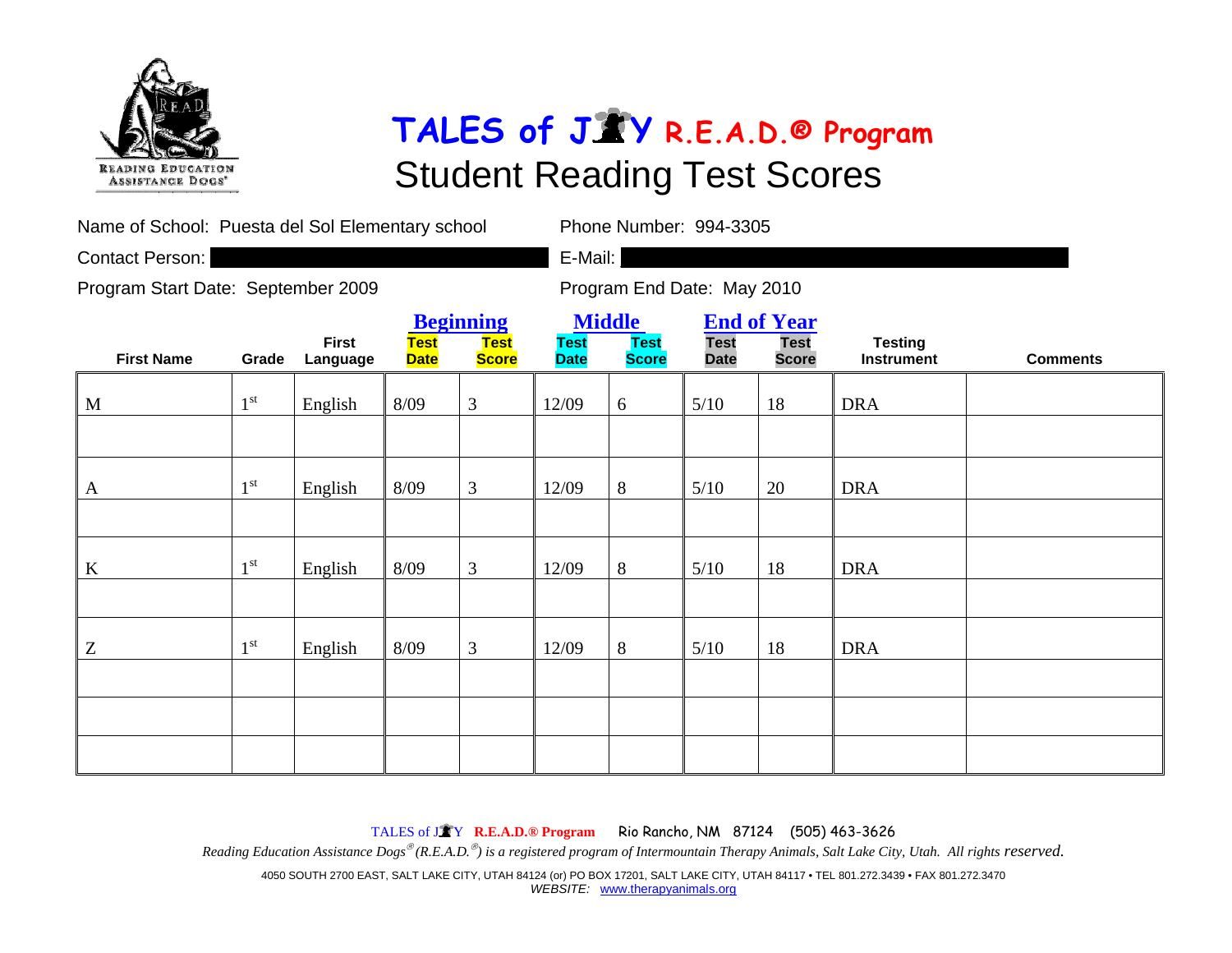

Name of School: Martin Luther King, Jr. Elementary school Phone Number: 892-2575

Contact Person: **E-Mail: E-Mail: E-Mail: E-Mail: E-Mail: E-Mail: E-Mail: E-Mail: E-Mail: E-Mail: E-Mail: E-Mail: E-Mail: E-Mail: E-Mail: E-Mail: E-Mail: E-Mail: E-Mail: E-Mail: E-Mai** 

Program Start Date: September 2009 Program End Date: May 2010

|                        |       |                          |                     | <b>Beginning</b>            |                            | <b>Middle</b>               | <b>End of Year</b>         |                             |                                     |                 |
|------------------------|-------|--------------------------|---------------------|-----------------------------|----------------------------|-----------------------------|----------------------------|-----------------------------|-------------------------------------|-----------------|
| <b>First Name</b>      | Grade | <b>First</b><br>Language | Test<br><b>Date</b> | <b>Test</b><br><b>Score</b> | <b>Test</b><br><b>Date</b> | <b>Test</b><br><b>Score</b> | <b>Test</b><br><b>Date</b> | <b>Test</b><br><b>Score</b> | <b>Testing</b><br><b>Instrument</b> | <b>Comments</b> |
| JM                     | 5     | English                  | 10/09               | 195                         | 1/10                       | 206                         | 5/10                       | 199                         | <b>NWEA</b>                         |                 |
| <b>TS</b>              | 5     | Vietnamese               | 10/09               | 199                         | 1/10                       | 202                         | 5/10                       | 209                         | <b>NWEA</b>                         |                 |
| $J\mathrm{H}$          | 5     | English                  | 10/09               | 200                         | 1/10                       | 201                         | 5/10                       | 214                         | <b>NWEA</b>                         |                 |
| ${\rm TP}$             | 5     | Vietnamese               | 10/09               | 204                         | 1/10                       | 202                         | 5/10                       | 204                         | <b>NWEA</b>                         |                 |
| $\mathbf{S}\mathbf{G}$ | 5     | English                  | 10/09               | 206                         | 1/10                       | 204                         | 5/10                       | 206                         | <b>NWEA</b>                         |                 |
| <b>MR</b>              | 5     | English                  | 10/09               | 206                         | 1/10                       | 217                         | 5/10                       | 210                         | <b>NWEA</b>                         |                 |
| DM                     | 5     | English                  | 10/09               | 207                         | 1/10                       | 206                         | 5/10                       | 218                         | <b>NWEA</b>                         |                 |
| <b>SH</b>              | 5     | English                  | 10/09               | 208                         | 1/10                       | 201                         | 5/10                       | 214                         | <b>NWEA</b>                         |                 |
| <b>TN</b>              | 5     | Vietnamese               | 10/09               | 209                         | 1/10                       | 212                         | 5/10                       | 211                         | <b>NWEA</b>                         |                 |
| DV                     | 5     | English                  |                     |                             | 1/10                       | 191                         | 5/10                       | 195                         | <b>NWEA</b>                         |                 |

TALES of J <sup>Y</sup>**R.E.A.D.® Program** Rio Rancho, NM 87124 (505) 463-3626

*Reading Education Assistance Dogs*® *(R.E.A.D.*® *) is a registered program of Intermountain Therapy Animals, Salt Lake City, Utah. All rights reserved.* 

4050 SOUTH 2700 EAST, SALT LAKE CITY, UTAH 84124 (or) PO BOX 17201, SALT LAKE CITY, UTAH 84117 • TEL 801.272.3439 • FAX 801.272.3470 *WEBSITE:* www.therapyanimals.org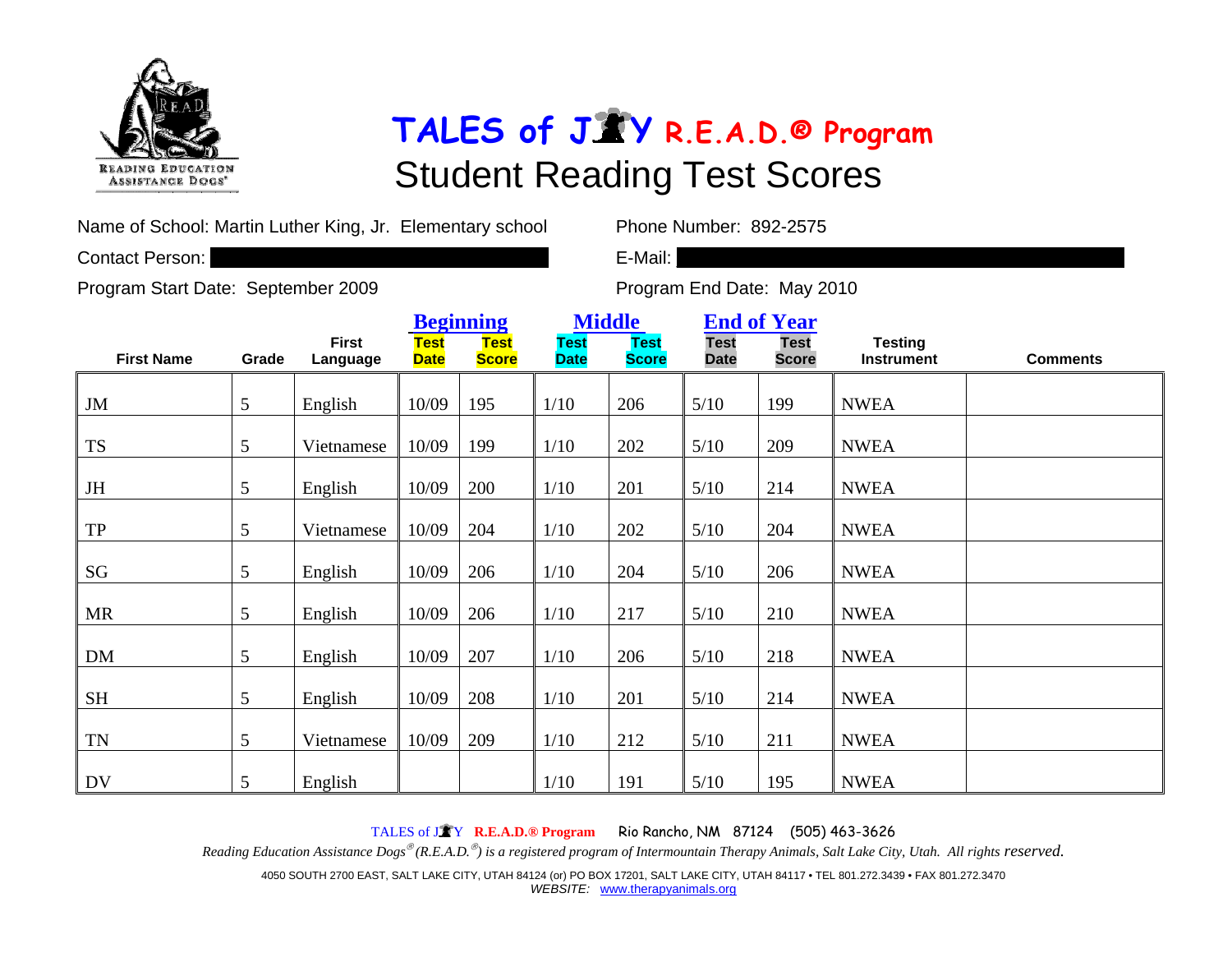

| Name of School: Sandia Vista Elementary school |       |                          |                            |                                                 | Phone Number: 338-2526     |                                              |                            |                                                   |                                     |                     |  |  |
|------------------------------------------------|-------|--------------------------|----------------------------|-------------------------------------------------|----------------------------|----------------------------------------------|----------------------------|---------------------------------------------------|-------------------------------------|---------------------|--|--|
| Contact Person:                                |       |                          |                            |                                                 | E-Mail:                    |                                              |                            |                                                   |                                     |                     |  |  |
| Program Start Date: September 2009             |       |                          |                            |                                                 |                            | Program End Date: May 2010                   |                            |                                                   |                                     |                     |  |  |
| <b>First Name</b>                              | Grade | <b>First</b><br>Language | <b>Test</b><br><b>Date</b> | <b>Beginning</b><br><b>Test</b><br><b>Score</b> | <b>Test</b><br><b>Date</b> | <b>Middle</b><br><b>Test</b><br><b>Score</b> | <b>Test</b><br><b>Date</b> | <b>End of Year</b><br><b>Test</b><br><b>Score</b> | <b>Testing</b><br><b>Instrument</b> | <b>Comments</b>     |  |  |
| $\mathbf{B}$                                   | 3     | Spanish                  | 8/09                       | 20                                              | 12/09                      | 28                                           | 5/10                       | 34                                                | <b>DRA</b>                          | They both loved it! |  |  |
|                                                |       |                          |                            |                                                 |                            |                                              |                            |                                                   |                                     |                     |  |  |
| A                                              | 3     | English                  | 8/09                       | 20                                              | 12/09                      | 28                                           | 5/10                       | 34                                                | <b>DRA</b>                          |                     |  |  |
|                                                |       |                          |                            |                                                 |                            |                                              |                            |                                                   |                                     |                     |  |  |
|                                                |       |                          |                            |                                                 |                            |                                              |                            |                                                   |                                     |                     |  |  |
|                                                |       |                          |                            |                                                 |                            |                                              |                            |                                                   |                                     |                     |  |  |
|                                                |       |                          |                            |                                                 |                            |                                              |                            |                                                   |                                     |                     |  |  |
|                                                |       |                          |                            |                                                 |                            |                                              |                            |                                                   |                                     |                     |  |  |
|                                                |       |                          |                            |                                                 |                            |                                              |                            |                                                   |                                     |                     |  |  |
|                                                |       |                          |                            |                                                 |                            |                                              |                            |                                                   |                                     |                     |  |  |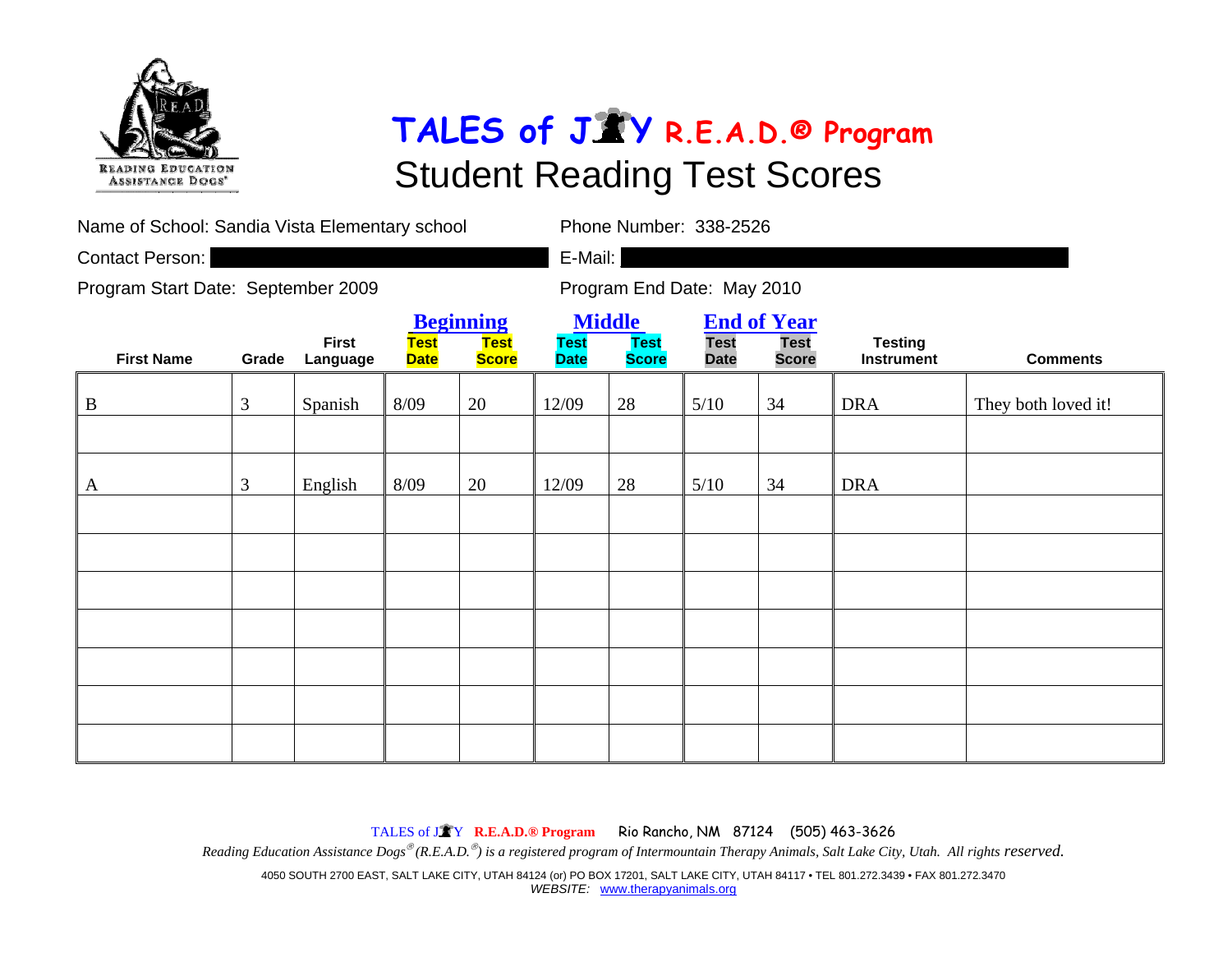

| Name of School: Puesta del Sol Elementary school |                            |                                                 |                            | Phone Number: 994-3305                       |                                                                                 |                            |                                     |                 |            |                                          |  |
|--------------------------------------------------|----------------------------|-------------------------------------------------|----------------------------|----------------------------------------------|---------------------------------------------------------------------------------|----------------------------|-------------------------------------|-----------------|------------|------------------------------------------|--|
| Contact Person:                                  |                            |                                                 |                            |                                              | E-Mail:                                                                         |                            |                                     |                 |            |                                          |  |
| Program Start Date: September 2009               |                            |                                                 |                            |                                              |                                                                                 | Program End Date: May 2010 |                                     |                 |            |                                          |  |
| <b>First Name</b>                                | <b>Test</b><br><b>Date</b> | <b>Beginning</b><br><b>Test</b><br><b>Score</b> | <b>Test</b><br><b>Date</b> | <b>Middle</b><br><b>Test</b><br><b>Score</b> | <b>End of Year</b><br><b>Test</b><br><b>Test</b><br><b>Date</b><br><b>Score</b> |                            | <b>Testing</b><br><b>Instrument</b> | <b>Comments</b> |            |                                          |  |
| JG                                               | 1 <sup>st</sup>            | Spanish                                         | 8/09                       | $\overline{3}$                               | 12/09                                                                           | 12                         | 5/10                                | 28              | <b>DRA</b> | Way above grade level<br>now!            |  |
| <b>CV</b>                                        | 1 <sup>st</sup>            | English                                         | 8/09                       |                                              | 12/09                                                                           | $\overline{4}$             | 5/10                                | 16              | <b>DRA</b> | Where he needs to be<br>to end the year. |  |
| IV                                               | 1 <sup>st</sup>            | Spanish                                         | 8/09                       | $\overline{2}$                               | 12/09                                                                           | 6                          | 5/10                                | 20              | <b>DRA</b> | A little above at this<br>point.         |  |
|                                                  |                            |                                                 |                            |                                              |                                                                                 |                            |                                     |                 |            |                                          |  |
|                                                  |                            |                                                 |                            |                                              |                                                                                 |                            |                                     |                 |            |                                          |  |
|                                                  |                            |                                                 |                            |                                              |                                                                                 |                            |                                     |                 |            |                                          |  |
|                                                  |                            |                                                 |                            |                                              |                                                                                 |                            |                                     |                 |            |                                          |  |

TALES of J <sup>Y</sup>**R.E.A.D.® Program** Rio Rancho, NM 87124 (505) 463-3626 *Reading Education Assistance Dogs*® *(R.E.A.D.*® *) is a registered program of Intermountain Therapy Animals, Salt Lake City, Utah. All rights reserved.*  4050 SOUTH 2700 EAST, SALT LAKE CITY, UTAH 84124 (or) PO BOX 17201, SALT LAKE CITY, UTAH 84117 • TEL 801.272.3439 • FAX 801.272.3470 *WEBSITE:* www.therapyanimals.org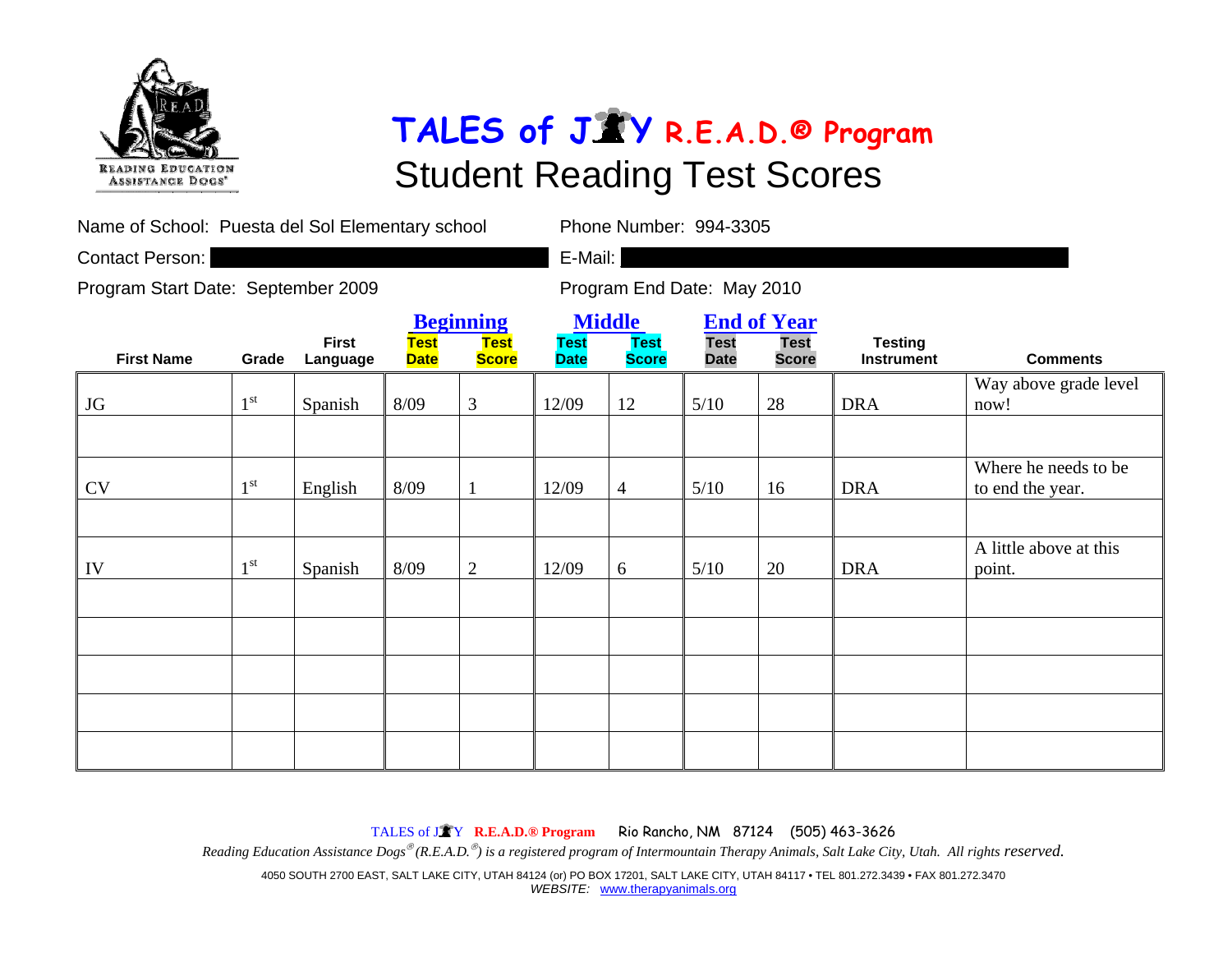

Name of School: Colinas del Norte Elementary school Phone Number: 896-3378

Contact Person: **E-Mail: E-Mail: E-Mail: E-Mail: E-Mail: E-Mail: E-Mail: E-Mail: E-Mail: E-Mail: E-Mail: E-Mail: E-Mail: E-Mail: E-Mail: E-Mail: E-Mail: E-Mail: E-Mail: E-Mail: E-Mai** 

Program Start Date: September 2009 Program End Date: May 2010

|                   |       |                          | <b>Beginning</b>    |                             | <b>Middle</b>              |                      | <b>End of Year</b>         |                             |                                     |                                                                      |
|-------------------|-------|--------------------------|---------------------|-----------------------------|----------------------------|----------------------|----------------------------|-----------------------------|-------------------------------------|----------------------------------------------------------------------|
| <b>First Name</b> | Grade | <b>First</b><br>Language | Test<br><b>Date</b> | <b>Test</b><br><b>Score</b> | <b>Test</b><br><b>Date</b> | Test<br><b>Score</b> | <b>Test</b><br><b>Date</b> | <b>Test</b><br><b>Score</b> | <b>Testing</b><br><b>Instrument</b> | <b>Comments</b>                                                      |
| DM                | 5     | English                  | 8/09                | 70                          |                            |                      | 5/10                       | 80                          | <b>DRA</b>                          | Went from a $3rd$<br>grade level to a $4th$ grade<br>level           |
|                   |       |                          | 10/09               | 194                         | $1/10$                     | 197                  | 4/10                       | 200                         | <b>NWEA</b>                         | Good growth here                                                     |
| JM                | 5     | English                  | 8/09                | 71                          |                            |                      | 5/10                       | 77                          | <b>DRA</b>                          | Went from a $3rd$<br>grade level to a 4 <sup>th</sup> grade<br>level |
|                   |       |                          | 10/09               | 198                         | 1/10                       | 202                  | 4/10                       | 194                         | <b>NWEA</b>                         | Dropped in the spring                                                |
|                   |       |                          |                     |                             |                            |                      |                            |                             |                                     |                                                                      |
|                   |       |                          |                     |                             |                            |                      |                            |                             |                                     |                                                                      |
|                   |       |                          |                     |                             |                            |                      |                            |                             |                                     |                                                                      |
|                   |       |                          |                     |                             |                            |                      |                            |                             |                                     |                                                                      |

TALES of J <sup>Y</sup>**R.E.A.D.® Program** Rio Rancho, NM 87124 (505) 463-3626

*Reading Education Assistance Dogs*® *(R.E.A.D.*® *) is a registered program of Intermountain Therapy Animals, Salt Lake City, Utah. All rights reserved.* 

4050 SOUTH 2700 EAST, SALT LAKE CITY, UTAH 84124 (or) PO BOX 17201, SALT LAKE CITY, UTAH 84117 • TEL 801.272.3439 • FAX 801.272.3470 *WEBSITE:* www.therapyanimals.org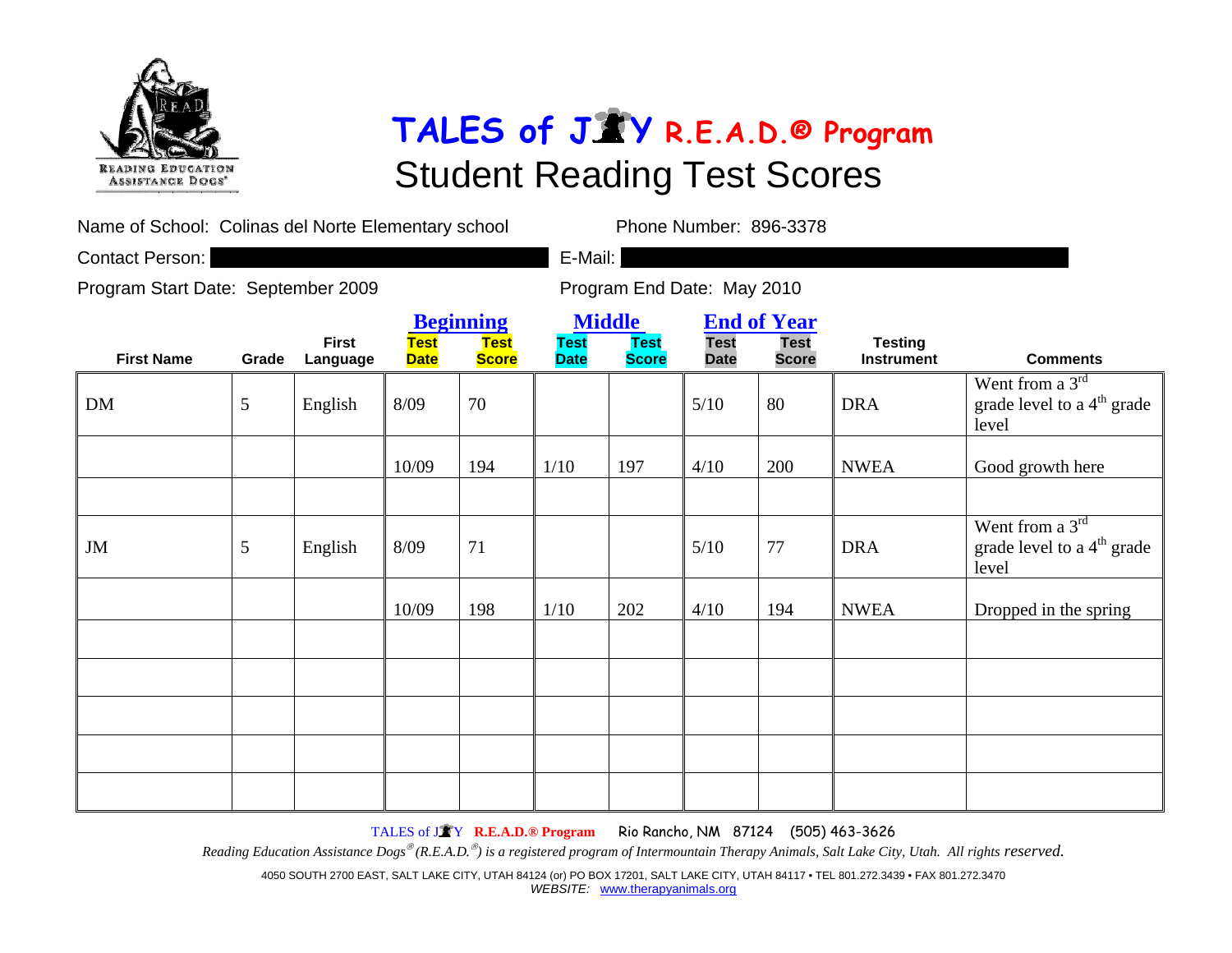#### **TALES of JOY R.E.A.D. Program Data - First - Third Grade DRA scores 09 - 10 Students w/Disabilities**

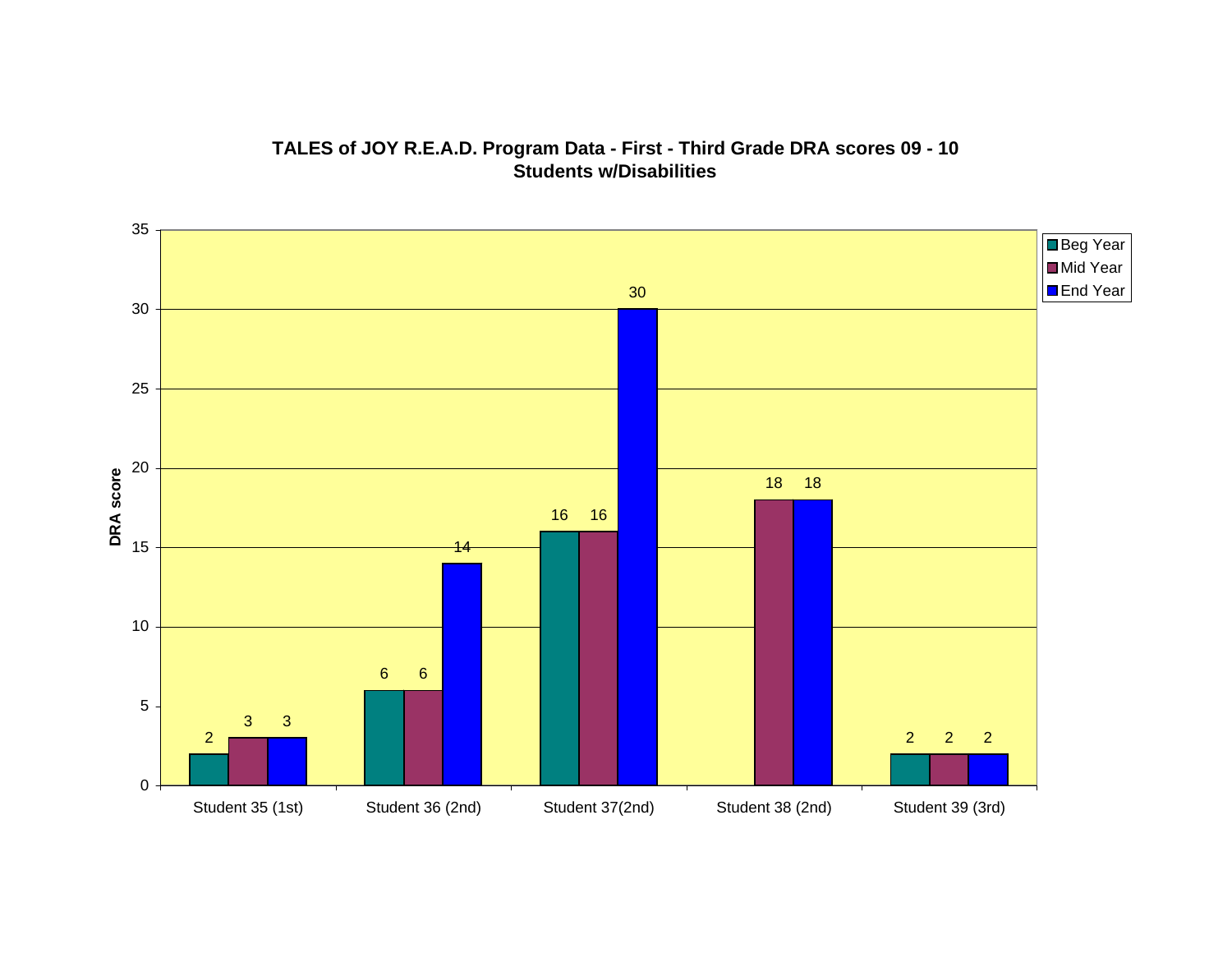

#### **TALES of JOY R.E.A.D. Program Data - Fifth Grade NWEA scores 09 - 10 Students w/Disabilities**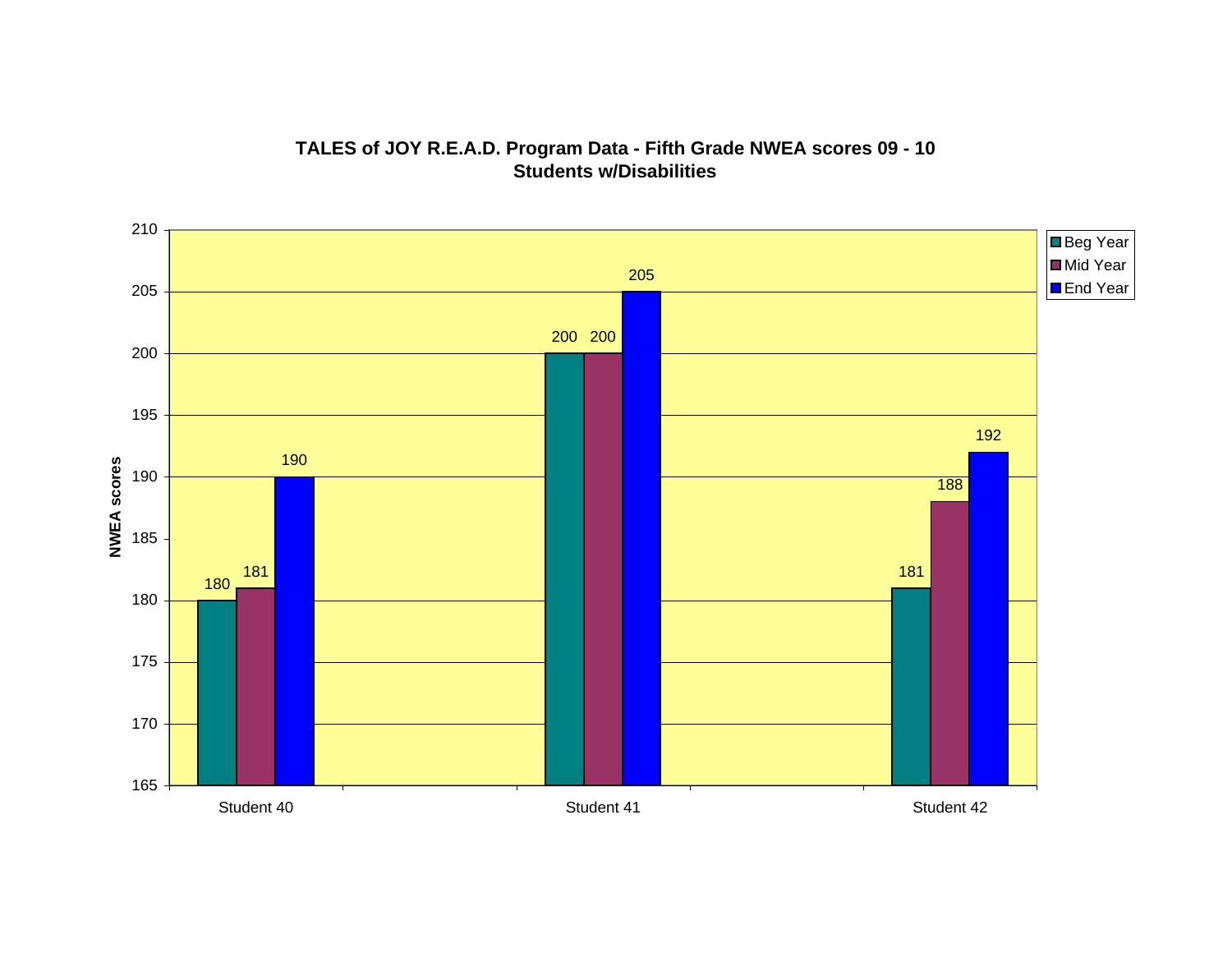#### **TALES of JOY R.E.A.D. Program Data - First Grade DRA scores 09 - 10**

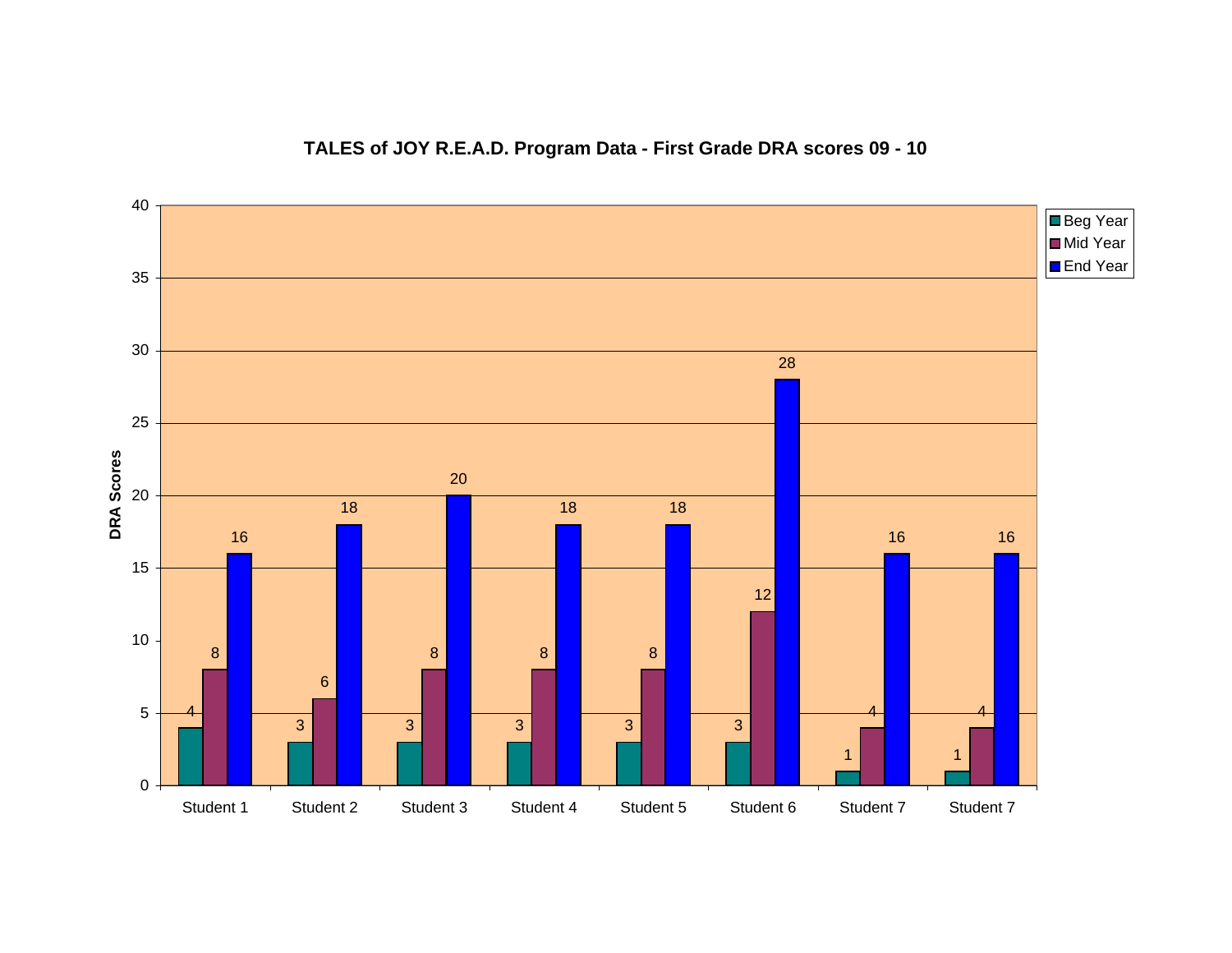

#### **TALES of JOY R.E.A.D. Program Data - Third Grade DRA scores/Fourth Grade STAR Reading scores 09 - 10**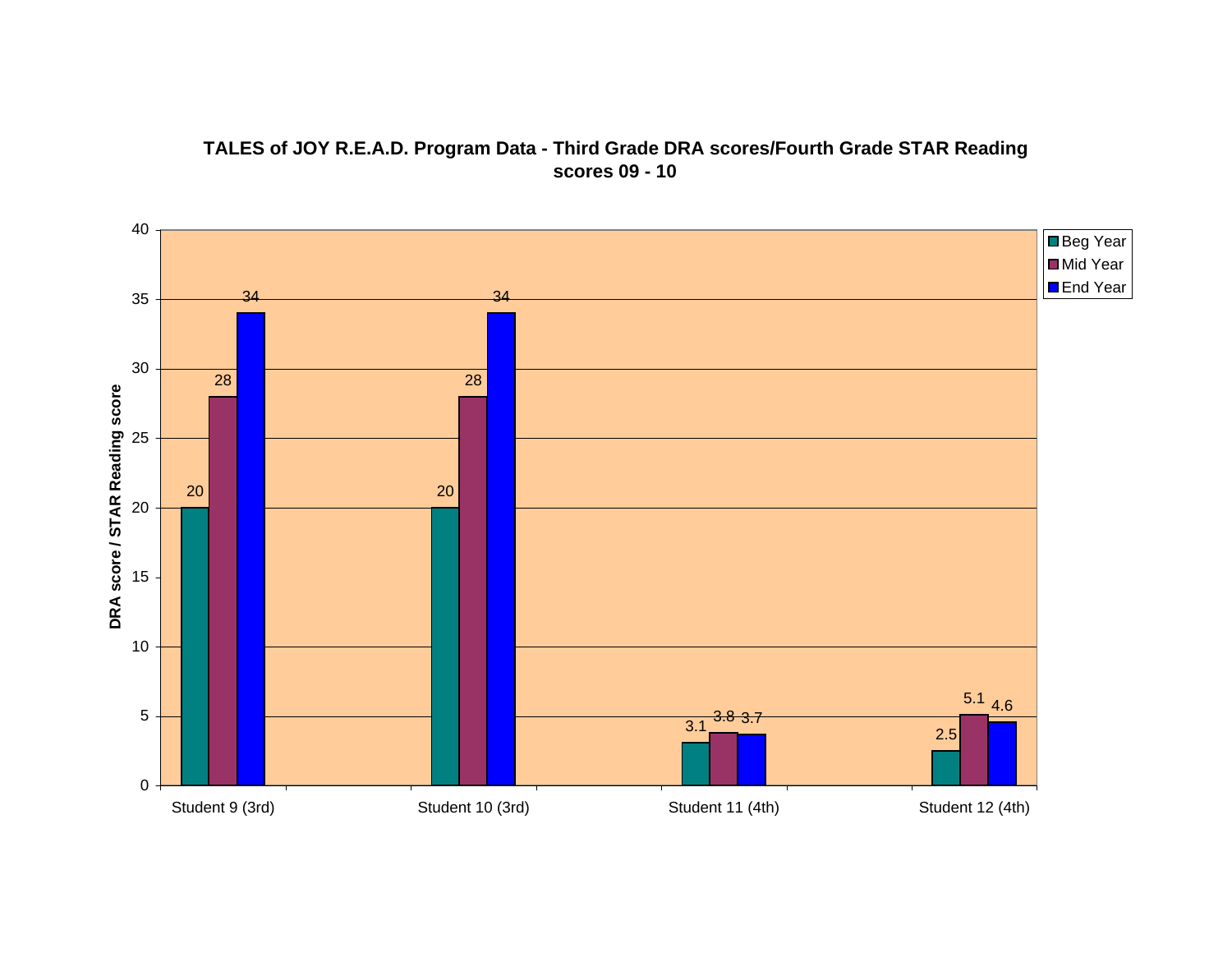

#### **TALES of JOY R.E.A.D. Program Data - Fifth Grade DRA scores 09 - 10**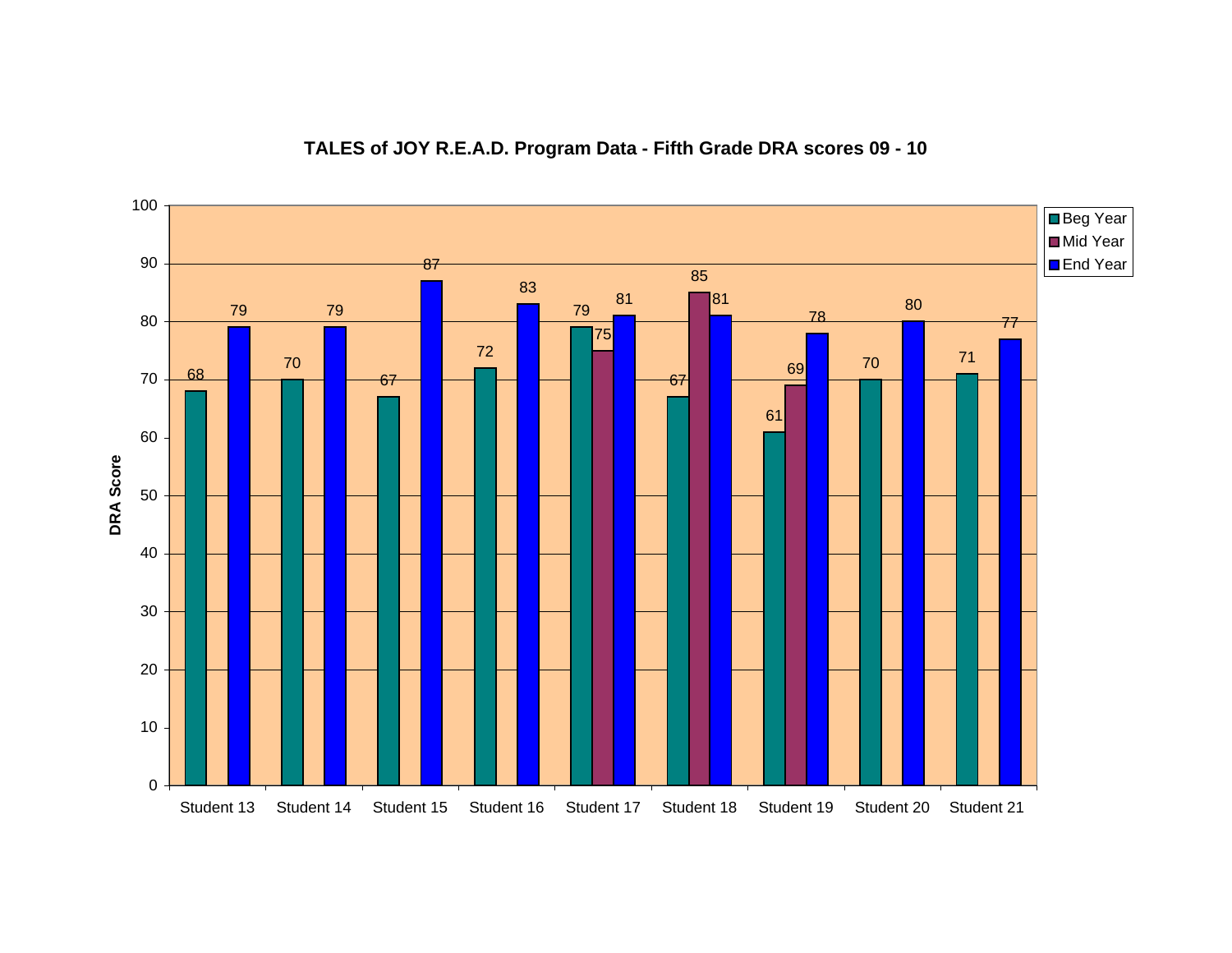#### **TALES of JOY R.E.A.D. Program Data - Firth Grade NWEA scores 09 - 10**